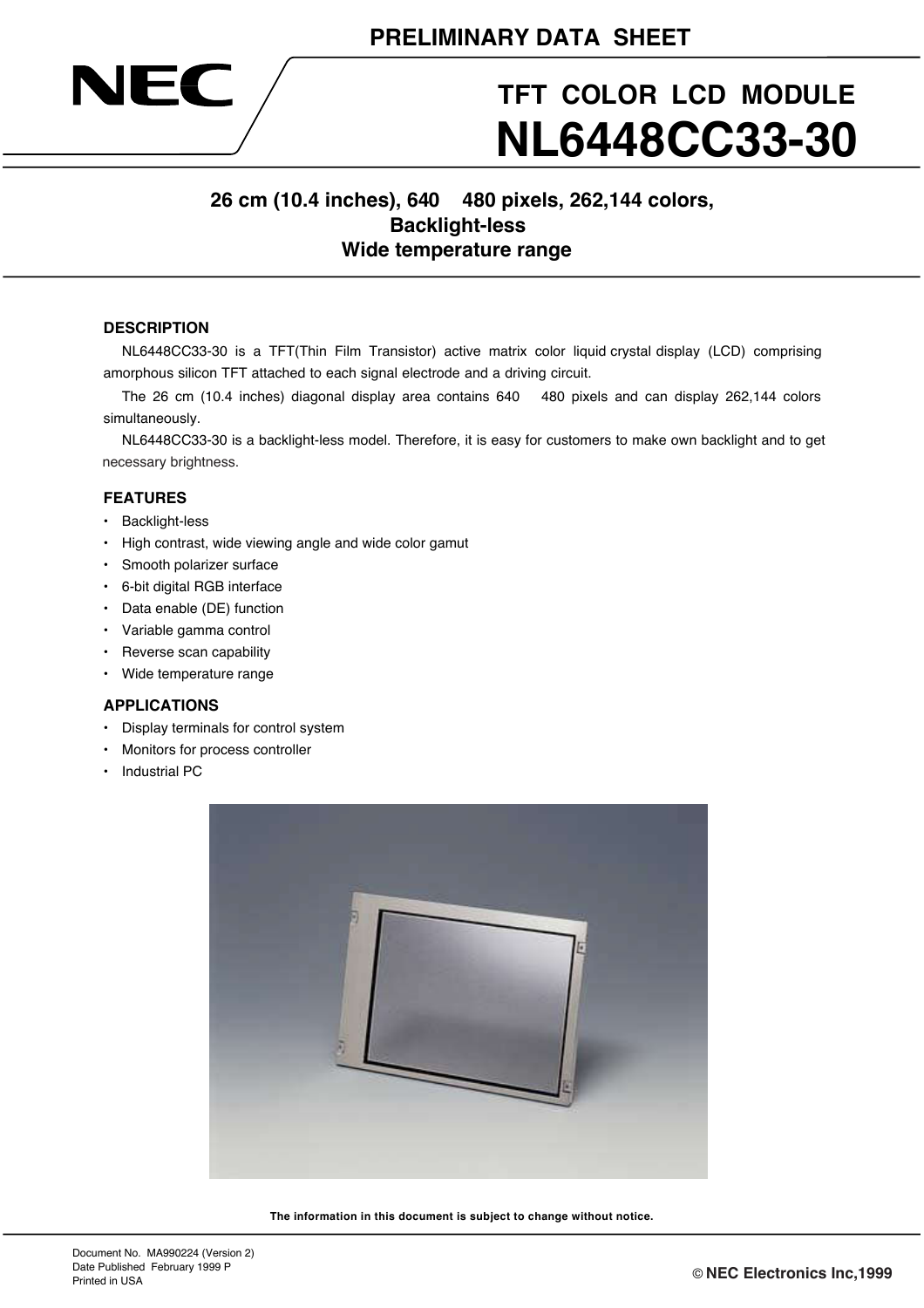#### **STRUCTURE AND FUNCTIONS**

A color TFT (thin film transistor) LCD module is comprised of a TFT liquid crystal panel structure, LSIs for driving the TFT array, and a backlight assembly. The TFT panel structure is created by sandwiching liquid crystal material in the narrow gap between a TFT array glass substrate and a color filter glass substrate.

RGB (red, green, blue) data signals from a source system is modulated into a form suitable for active matrix addressing by the onboard signal processor and sent to the driver LSIs which in turn addresses the individual TFT cells.

Acting as an electro-optical switch, each TFT cell regulates light transmission from a backlight assembly when activated by the data source. By regulating the amount of light passing through the array of red, green, and blue dots, color images are created with clarity.

#### **BLOCK DIAGRAM**



#### **OUTLINE OF CHARACTERISTICS (at room temperature)**

| Display area      | 211.2 (H) 158.4 (V) mm                                                    |
|-------------------|---------------------------------------------------------------------------|
| Drive system      | a-Si TFT active matrix                                                    |
| Display colors    | 262,144 colors                                                            |
| Number of pixels  | 480 pixels<br>640                                                         |
| Pixel arrangement | RGB vertical stripe                                                       |
| Pixel pitch       | $0.33$ (H) $0.33$ (V) mm                                                  |
| Module size       | 264.0 (H) 187.8 (V) 8.8 TYP. (D) mm                                       |
| Weight            | 300 g (TYP.)                                                              |
| Contrast ratio    | $150:1$ (TYP.)                                                            |
| Color gamut       | 43% (TYP., center, to NTSC)                                               |
| Response time     | 15 ms (TYP.), white to black                                              |
| Transmittance     | $6.3\%$ (TYP.)<br><b>Note</b>                                             |
| Signal system     | 6-bit digital signals for each of RGB primary colors, synchronous signals |
|                   | (Hsync, Vsync), dot clock (CLK)                                           |
| Supply voltages   | 3.3 V [5.0 V]                                                             |
| <b>Backlight</b>  | Backlight-less                                                            |
| Power consumption | 1.0 W (TYP. at 3.3V)                                                      |

**Note**: Measuring light conditions

Lamp Cold Cathode Fluorescent Lamp<br>Chromaticity coordinates x=0.320, y=0.325 typical Chromaticity coordinates Luminance 1500cd/m<sup>2</sup>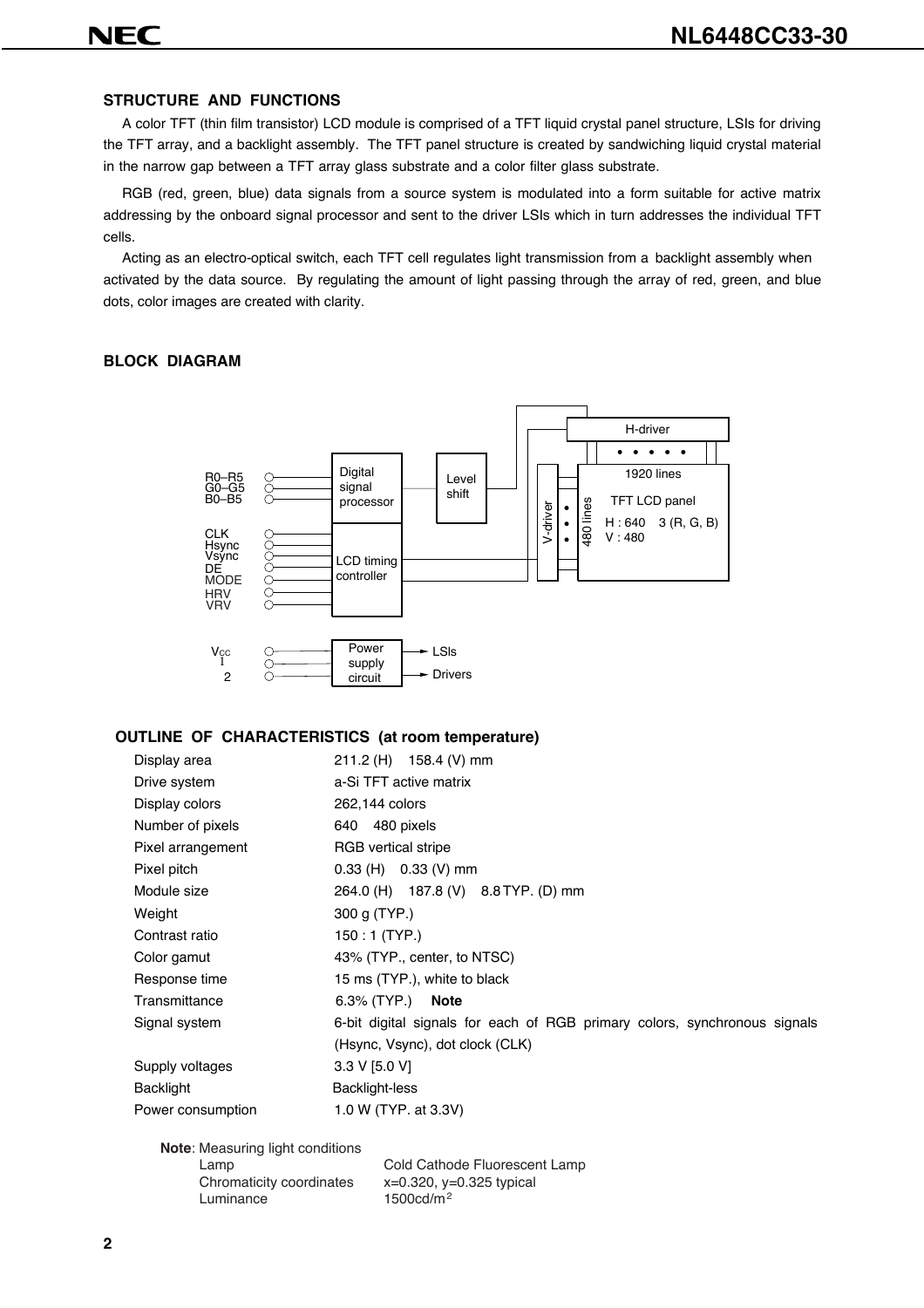## **GENERAL SPECIFICATIONS**

| Item              | Specification                                              | Unit  |
|-------------------|------------------------------------------------------------|-------|
| Module size       | $264.0 \pm 0.5$ (H)<br>$187.8 \pm 0.5$ (V)<br>8.8 (D) TYP. | mm    |
| Display area      | $211.2$ (H)<br>158.4 $(V)$                                 | mm    |
| Number of dots    | 3 (H)<br>480 (V)<br>640                                    | dot   |
| Number of pixels  | 480 (V)<br>640 (H)                                         | pixel |
| Dot pitch         | 0.11(H)<br>0.33(V)                                         | mm    |
| Pixel pitch       | 0.33(H)<br>0.33(V)                                         | mm    |
| Pixel arrangement | RGB (Red, Green, Blue) vertical stripe                     |       |
| Display colors    | 262,144                                                    | color |
| Weight            | Module: 330 (MAX.)                                         | g     |

#### **ABSOLUTE MAXIMUM RATINGS**

| Parameter                   | Symbol                          | Rating                                                              | Unit              | Remarks                                          |
|-----------------------------|---------------------------------|---------------------------------------------------------------------|-------------------|--------------------------------------------------|
| Supply voltage              | Vcc                             | $-0.3$ to 6.5                                                       | v                 | $Ta = 25^{\circ}C$                               |
| Input voltage               | $V_{\perp}$                     | $-0.3$ to 6.5                                                       | $\vee$            | $V_1 - V_{CC} < 3.0$                             |
| Storage temp.               | TsT                             | $-30$ to 85                                                         | $\rm ^{\circ}C$   | Note 4                                           |
| Operating temp.             | Top <sub>1</sub><br>$-25$ to 85 |                                                                     | °C                | Non-destructive<br>Note 4                        |
|                             | Top <sub>2</sub>                | $-10$ to $70$                                                       | °C                | Screen image should be recognized. Note 2        |
|                             |                                 | 95% relative humidity                                               |                   | Ta 40°C                                          |
| Humidity                    | <b>RH</b>                       | 85% relative humidity                                               |                   | $40 < Ta$ 50 °C                                  |
|                             |                                 | $(T_a = 50^{\circ}C, 85\%$ relative<br>humidity) Absolute humidity. |                   | Ta $> 50^{\circ}$ C                              |
| Incident light intensity    | Ш                               | < 20,000                                                            | cd/m <sup>2</sup> | at CF side, $Ta = 25^{\circ}C$ Notes 1, 4        |
| Environment light intensity |                                 | < 20,000                                                            | 1x                | at TFT side, $Ta = 25^{\circ}C$<br>Notes 1, 5, 6 |
| Gamma resistor              | $\mathsf{R}$                    | 3 k Max                                                             |                   | Should not be used by "Open"                     |

**Notes 1.** Measured at the center of display area (Front side)

- **2.** Guarantee the optical characteristics at 25 degree C only.
- **3.** No condensation
- **4.** In case of that the module is exposed at high temperature in operation or storage, the polarizer film may peel off from the panel in the edge of the display area.
	- It is recommended not to use the module under such environment continuously. It is estimated that the polarizer may peel off after the operation at 85 degree C with 120 hours in accumulation.
- **5.** Incident light (Backlight) should be located from CF(Color Filter) side only.
- **6.** Avoid to use the module in the environment which the strong light exposes the module surface directly.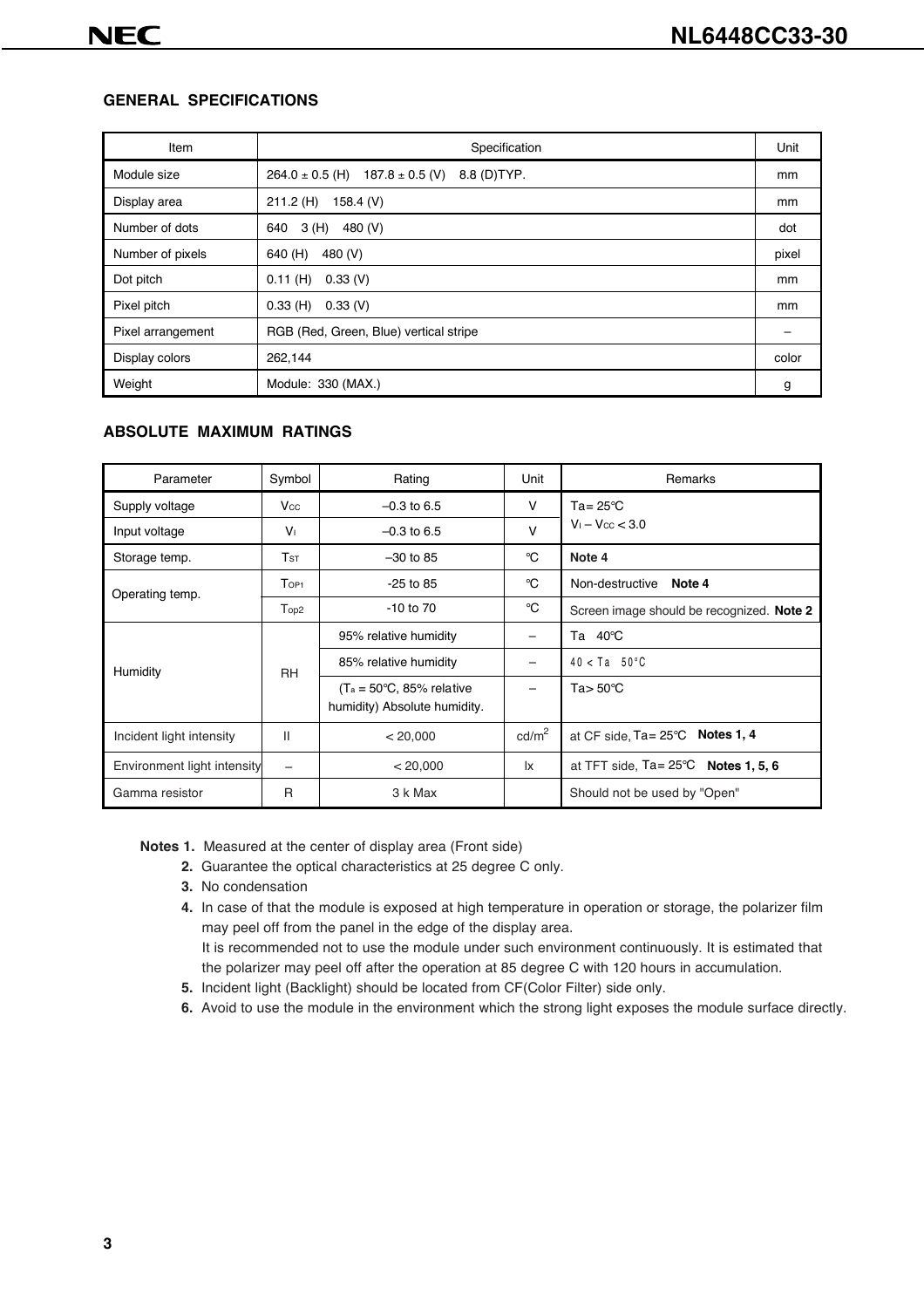#### **ELECTRICAL CHARACTERISTICS**

#### (1) Logic, LCD driving

|                          |                        |                        |                   |               |      | $Ta = 25^{\circ}C$                            |
|--------------------------|------------------------|------------------------|-------------------|---------------|------|-----------------------------------------------|
| Parameter                | Symbol                 | MIN.                   | TYP.              | MAX.          | Unit | Remarks                                       |
| Supply voltage           | Vcc                    | 3.0<br>(4.75)          | 3.3<br>(5.0)      | 3.6<br>(5.25) | v    | $V_{\text{CC}} = 3.3 V$<br>$(V_{CC} = 5.0 V)$ |
| Logic input Low voltage  | VIL                    | 0                      |                   | Vcc<br>0.3    | v    |                                               |
| Logic input High voltage | <b>V</b> <sub>IH</sub> | 0.7<br>$V_{\rm CC}$    |                   | Vcc           | ٧    |                                               |
| Supply current           | $_{\rm lcc}$           | $\qquad \qquad -$<br>- | 325 Note<br>(250) | 400<br>(300)  | mA   | $V_{\text{CC}} = 3.3 V$<br>$(V_{CC} = 5.0 V)$ |

**Note** Checkered flag pattern (in EIAJ ED-2522)

# **SUPPLY VOLTAGE SEQUENCE**



- **Notes 1.** Signals: CLK, Hsync, Vsync, DE, DATA (R0-R5, G0-G5, B0-B5)
	- **2.** The supply voltage for input signals should be the same as Vcc.
	- **3.** Apply V<sub>DD</sub>B within the LCD operation period. When the backlight turns on before LCD operation or the LCD operation turns off before the backlight turns off, the display may momentarily become white.
	- **4.** When the power is off, please keep whole signals low level or high impedance.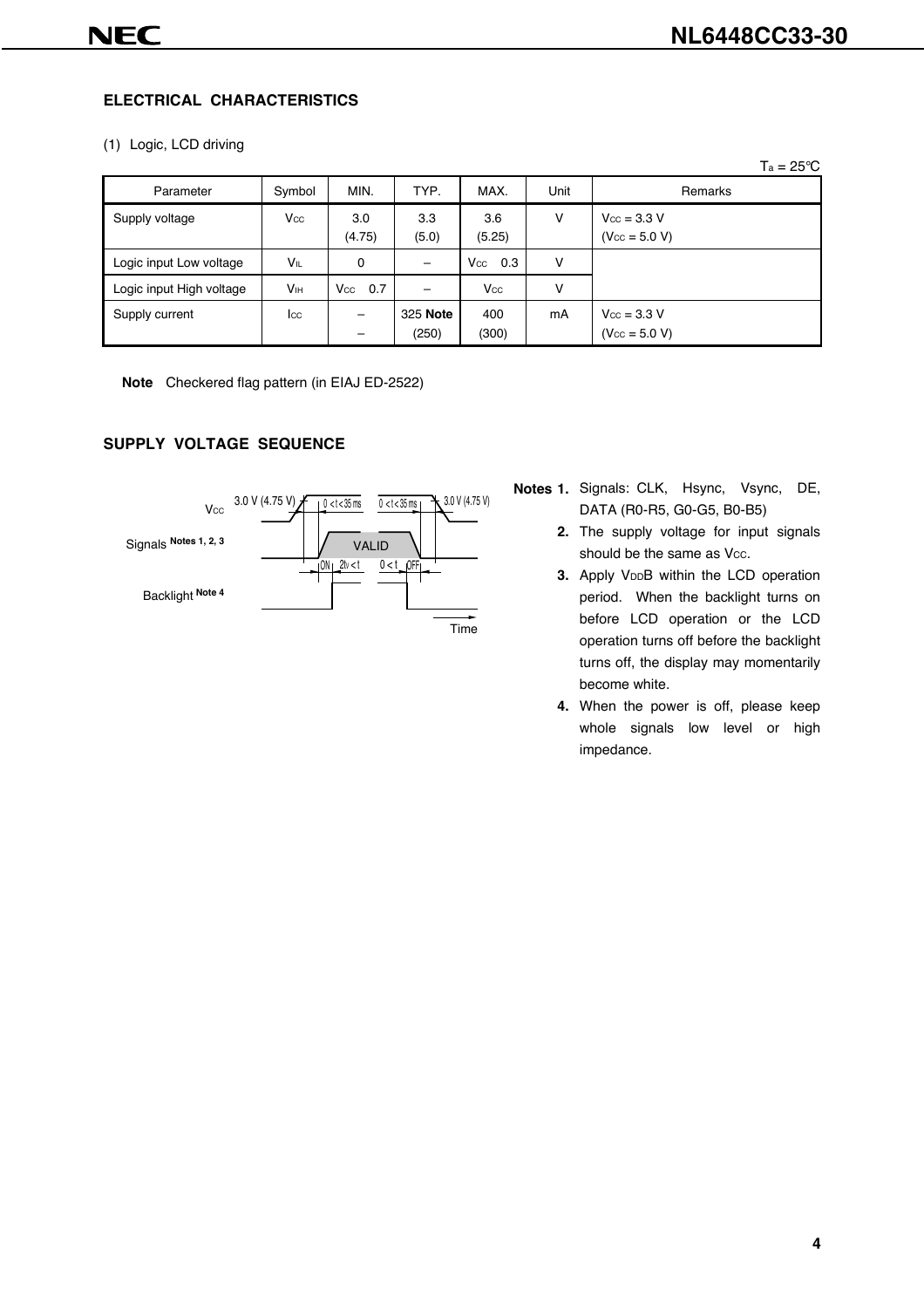#### **INTERFACE AND PIN CONNECTION**

(1) Interface signals, power supply

| CN1 … IL-Z-10PL1-SMTY   |
|-------------------------|
|                         |
| CN3 … IL-Z-11PL1-SMTY . |

Mating connector IL-Z-10S-S125C3 IL-Z-103-S125C3 IL-Z-11S-S125C3

Supplier: Japan Aviation Electronics Industry Limited (JAE)

| Pin No.        | Symbol         | Function         |  | Pin No. | Symbol                      | Function                     |
|----------------|----------------|------------------|--|---------|-----------------------------|------------------------------|
| 1              | <b>GND</b>     | Ground           |  | 19      | <b>GND</b>                  | Ground                       |
| $\overline{2}$ | <b>CLK</b>     | Dot clock        |  | 20      | B <sub>0</sub>              | Blue data (LSB)              |
| 3              | Hsync          | Horizontal sync. |  | 21      | <b>B1</b>                   | Blue data                    |
| 4              | Vsync          | Vertical sync.   |  | 22      | <b>B2</b>                   | Blue data                    |
| 5              | <b>GND</b>     | Ground           |  | 23      | B <sub>3</sub>              | Blue data                    |
| 6              | R <sub>0</sub> | Red data (LSB)   |  | 24      | <b>B4</b>                   | Blue data                    |
| $\overline{7}$ | R1             | Red data         |  | 25      | B <sub>5</sub>              | Blue data (MSB)              |
| 8              | R <sub>2</sub> | Red data         |  | 26      | <b>GND</b>                  | Ground                       |
| 9              | R <sub>3</sub> | Red data         |  | 27      | <b>DE</b>                   | Data enable                  |
| 10             | R <sub>4</sub> | Red data         |  | 28      | <b>Vcc</b>                  | Power supply                 |
| 11             | R <sub>5</sub> | Red data (MSB)   |  | 29      | <b>Vcc</b>                  | Power supply                 |
| 12             | <b>GND</b>     | Ground           |  | 30      | <b>MODE</b>                 | Input signal mode Note 1     |
| 13             | G <sub>0</sub> | Green data (LSB) |  | 31      | <b>HRV</b>                  | Horizontal scanning directio |
| 14             | G <sub>1</sub> | Green data       |  | 32      | <b>VRV</b>                  | Vertical scanning direction  |
| 15             | G <sub>2</sub> | Green data       |  | 33      | $\mathbf{1}$                | Gamma setting                |
| 16             | G <sub>3</sub> | Green data       |  | 34      | $\overline{2}$              | Gamma setting                |
| 17             | G4             | Green data       |  |         | LSB : Least Significant Bit |                              |
| 18             | G <sub>5</sub> | Green data (MSB) |  |         | MSB: Most Significant Bit   |                              |

| No.            | Symbol         | Function         | Pin No. | Symbol         | Function                      |
|----------------|----------------|------------------|---------|----------------|-------------------------------|
| $\mathbf{1}$   | <b>GND</b>     | Ground           | 19      | <b>GND</b>     | Ground                        |
| $\overline{2}$ | <b>CLK</b>     | Dot clock        | 20      | B <sub>0</sub> | Blue data (LSB)               |
| 3              | Hsync          | Horizontal sync. | 21      | <b>B1</b>      | Blue data                     |
| 4              | Vsync          | Vertical sync.   | 22      | B <sub>2</sub> | Blue data                     |
| 5              | <b>GND</b>     | Ground           | 23      | B <sub>3</sub> | Blue data                     |
| 6              | R <sub>0</sub> | Red data (LSB)   | 24      | B4             | Blue data                     |
| $\overline{7}$ | R1             | Red data         | 25      | B <sub>5</sub> | Blue data (MSB)               |
| 8              | R <sub>2</sub> | Red data         | 26      | <b>GND</b>     | Ground                        |
| 9              | R <sub>3</sub> | Red data         | 27      | DE             | Data enable                   |
| 10             | R <sub>4</sub> | Red data         | 28      | Vcc            | Power supply                  |
| 11             | R <sub>5</sub> | Red data (MSB)   | 29      | Vcc            | Power supply                  |
| 12             | <b>GND</b>     | Ground           | 30      | <b>MODE</b>    | Input signal mode Note 1      |
| 13             | G <sub>0</sub> | Green data (LSB) | 31      | <b>HRV</b>     | Horizontal scanning direction |
| 14             | G <sub>1</sub> | Green data       | 32      | <b>VRV</b>     | Vertical scanning direction   |
| 15             | G <sub>2</sub> | Green data       | 33      | 1              | Gamma setting                 |
| 16             | G <sub>3</sub> | Green data       | 34      | $\overline{2}$ | Gamma setting                 |
|                |                |                  |         |                |                               |

#### **Notes** 1. MODE setting

L or Open =  $DE$  mode,  $H = Fixed$  timing mode

#### 2. HRV setting

L or Open = Normal horizontal scanning (Pull down resistor 47 k ohm), H = Reversed horizontal scanning

#### 3. VRV setting

L or Open = Normal vertical scanning (Pull down resistor 47 k ohm), H = Reversed vertical scanning



4. Gamma correction

 2 R 1 Mating variable resistor : 2.2 k ±5%

5. GND is connected to the frame of LCD module.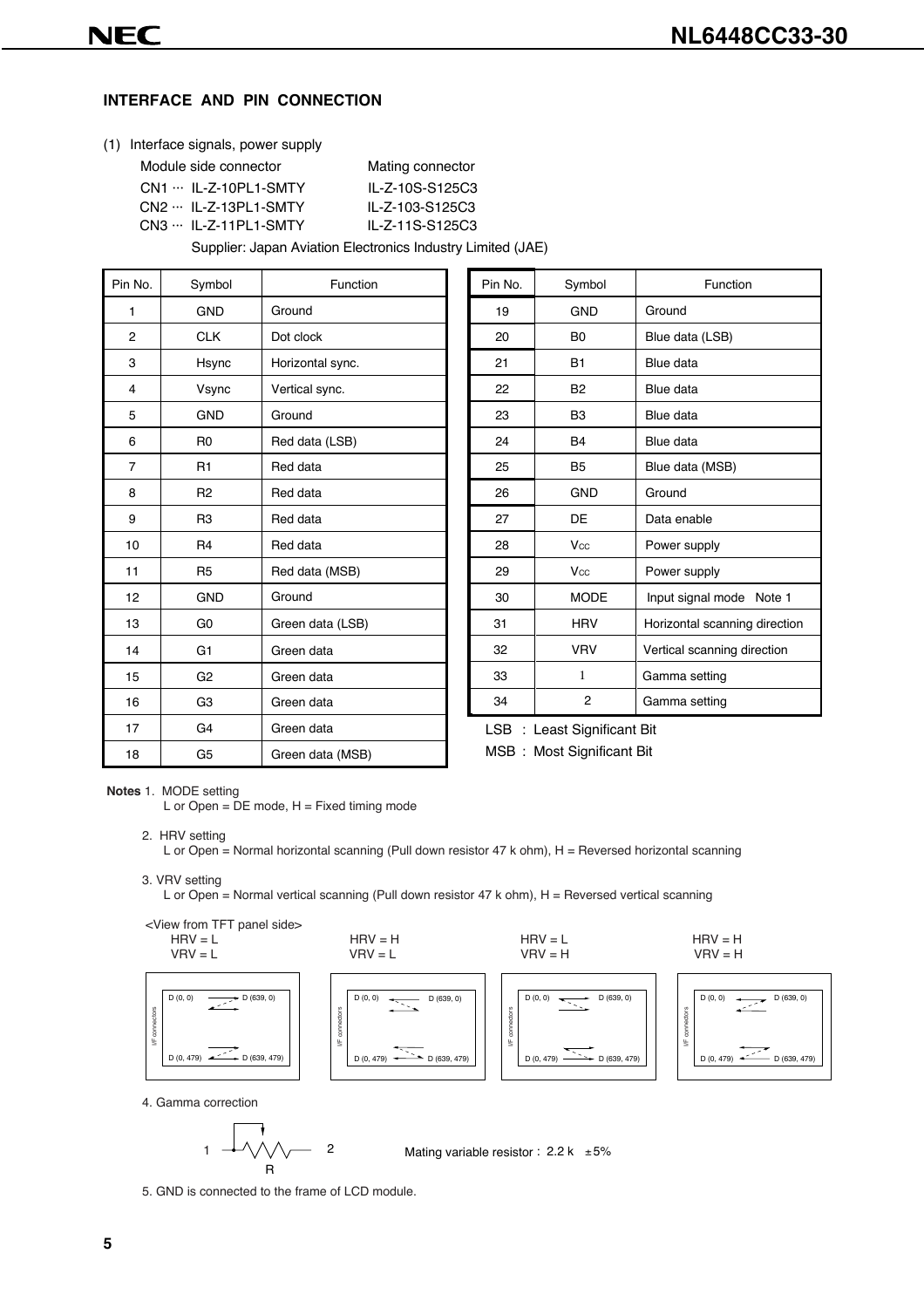<Connector location>



#### (2) Pin function

| Symbol                                | In/Out | Logic    | Description                                                                                                   |
|---------------------------------------|--------|----------|---------------------------------------------------------------------------------------------------------------|
| <b>R0-R5</b><br>G0-G5<br><b>B0-B5</b> | In     | Positive | Data for Red, Green and Blue                                                                                  |
| Vsync                                 | In     | Negative | Vertical synchronous signal                                                                                   |
| Hsync                                 | In     | Negative | Horizontal synchronous signal                                                                                 |
| <b>CLK</b>                            | In     | Negative | Dot clock input<br>Data is valid at the negative edge of CLK signal.                                          |
| Mode                                  |        |          | $DE$ mode = High, Fixed mode = Low or Open                                                                    |
| DE                                    | In     | Positive | Data enable<br>During DE is "High", Data is valid.                                                            |
| 1, 2                                  |        |          | Connect 2.2 k ohm valiable resistor for changing the optimum<br>gamma compensation curve viewing angle.       |
| <b>HRV</b><br><b>VRV</b>              |        |          | Signals for selecting scan direction<br>$HRV = Horizontal scan direction$<br>$V$ RV = Vertical scan direction |
| <b>V<sub>cc</sub></b>                 | In     |          | Power supply for logic and LCD drivers                                                                        |
| <b>GND</b>                            |        |          | Ground for logic                                                                                              |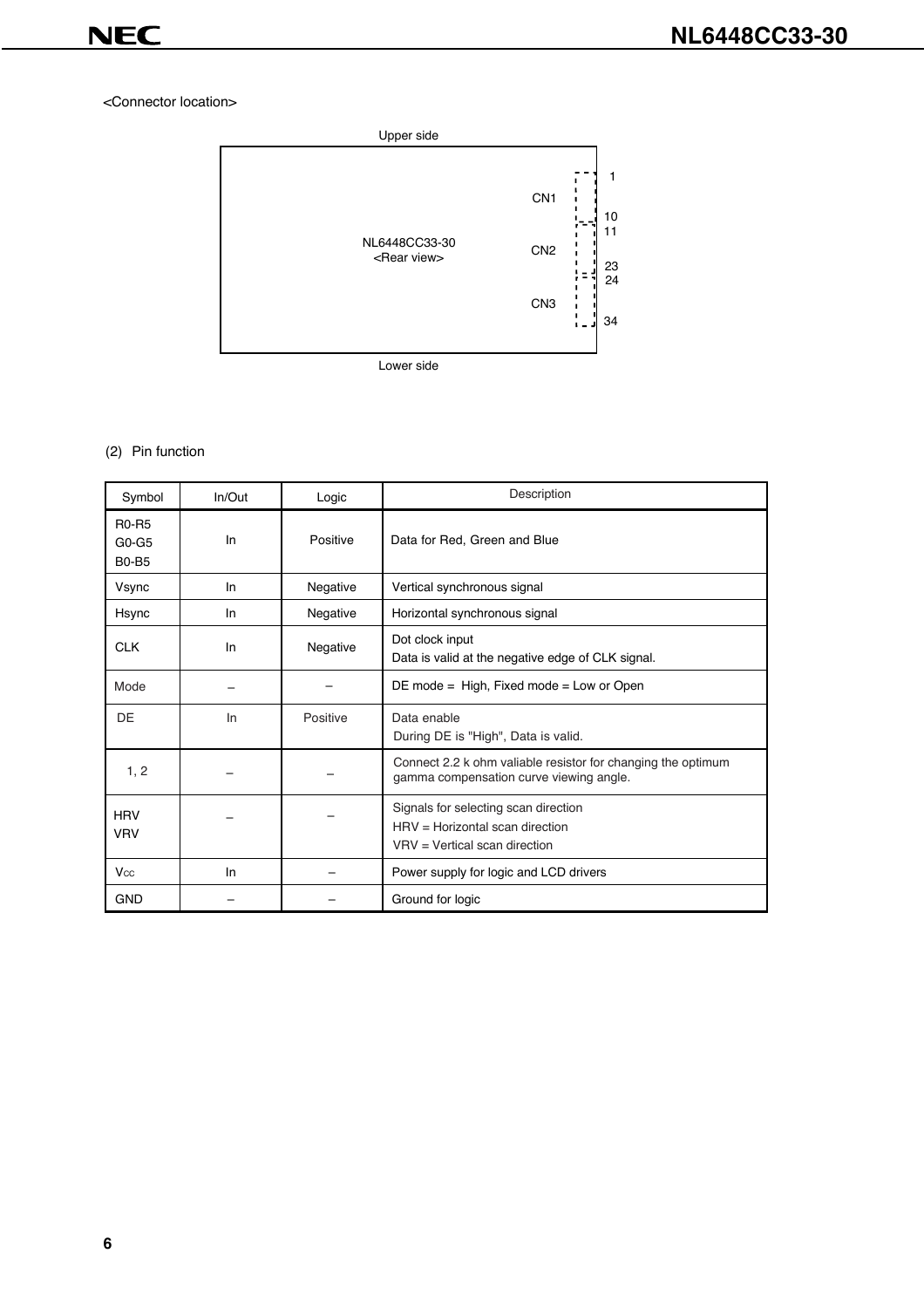## **DISPLAY COLORS vs. INPUT DATA SIGNALS**

|                 |              |                |                |                |                |                     |                |                |             |                |                |                | Data signal (0: Low level, 1: High level) |                |              |                |                |                |                |
|-----------------|--------------|----------------|----------------|----------------|----------------|---------------------|----------------|----------------|-------------|----------------|----------------|----------------|-------------------------------------------|----------------|--------------|----------------|----------------|----------------|----------------|
| Display colors  |              | R <sub>5</sub> | R <sub>4</sub> | R <sub>3</sub> | R <sub>2</sub> | R <sub>1</sub>      | R <sub>0</sub> | G <sub>5</sub> | G4          | G <sub>3</sub> | G <sub>2</sub> | G <sub>1</sub> | G <sub>0</sub>                            | B <sub>5</sub> | <b>B4</b>    | B <sub>3</sub> | B <sub>2</sub> | B <sub>1</sub> | B <sub>0</sub> |
| Basic colors    | <b>Black</b> | $\pmb{0}$      | $\pmb{0}$      | $\pmb{0}$      | $\pmb{0}$      | $\pmb{0}$           | $\pmb{0}$      | 0              | 0           | $\mathbf 0$    | $\pmb{0}$      | 0              | $\pmb{0}$                                 | 0              | $\pmb{0}$    | $\pmb{0}$      | 0              | $\pmb{0}$      | $\mathsf 0$    |
|                 | Blue         | $\pmb{0}$      | $\pmb{0}$      | $\pmb{0}$      | $\pmb{0}$      | 0                   | 0              | $\mathbf 0$    | 0           | $\pmb{0}$      | 0              | 0              | 0                                         | 1              | 1            | 1              | 1              | 1              | 1              |
|                 | Red          | 1              | 1              | 1              | $\mathbf{1}$   | 1                   | 1              | 0              | 0           | 0              | 0              | 0              | 0                                         | 0              | 0            | 0              | 0              | 0              | 0              |
|                 | Magenta      | 1              | 1              | 1              | $\mathbf{1}$   | 1                   | 1              | $\pmb{0}$      | 0           | 0              | 0              | 0              | 0                                         | 1              | $\mathbf{1}$ | 1              | 1              | 1              | 1              |
|                 | Green        | 0              | $\mathbf 0$    | 0              | 0              | 0                   | 0              | 1              | 1           | 1              | $\mathbf{1}$   | 1              | 1                                         | 0              | $\pmb{0}$    | 0              | 0              | $\pmb{0}$      | 0              |
|                 | Cyan         | 0              | 0              | 0              | 0              | 0                   | 0              | 1              | 1           | 1              | 1              | 1              | 1                                         | 1              | 1            | 1              | 1              | 1              | 1              |
|                 | Yellow       | 1              | 1              | 1              | 1              | 1                   | 1              | 1              | 1           | 1              | 1              | 1              | 1                                         | 0              | $\pmb{0}$    | $\pmb{0}$      | 0              | $\pmb{0}$      | 0              |
|                 | White        | 1              | 1              | 1              | 1              | 1                   | 1              | 1              | 1           | 1              | 1              | 1              | 1                                         | 1              | 1            | 1              | 1              | 1              | 1              |
| Red grayscale   | Black        | $\mathbf 0$    | $\pmb{0}$      | $\pmb{0}$      | $\pmb{0}$      | 0                   | 0              | $\pmb{0}$      | 0           | $\mathbf 0$    | $\pmb{0}$      | 0              | $\pmb{0}$                                 | 0              | $\pmb{0}$    | $\pmb{0}$      | $\pmb{0}$      | $\pmb{0}$      | 0              |
|                 |              | 0              | $\pmb{0}$      | 0              | 0              | 0                   | 1              | 0              | 0           | $\pmb{0}$      | 0              | 0              | 0                                         | 0              | 0            | 0              | 0              | $\pmb{0}$      | 0              |
|                 | dark         | $\mathbf 0$    | 0              | $\pmb{0}$      | $\pmb{0}$      | 1                   | 0              | 0              | 0           | 0              | 0              | 0              | 0                                         | 0              | $\pmb{0}$    | 0              | 0              | $\pmb{0}$      | 0              |
|                 | ↑            |                |                |                |                |                     |                |                |             |                |                |                |                                           |                |              |                |                |                |                |
|                 |              |                |                |                |                |                     |                |                |             |                |                |                |                                           |                |              |                |                |                |                |
|                 | bright       | 1              | 1              | 1              | 1              | 0                   | 1              | 0              | 0           | 0              | 0              | 0              | 0                                         | 0              | 0            | 0              | 0              | 0              | 0              |
|                 |              | 1              | 1              | 1              | 1              | 1                   | 0              | $\mathbf 0$    | 0           | $\mathsf 0$    | 0              | $\pmb{0}$      | 0                                         | 0              | $\pmb{0}$    | $\mathbf 0$    | 0              | $\pmb{0}$      | 0              |
|                 | Red          | 1              | 1              | 1              | 1              | 1                   | 1              | 0              | 0           | 0              | $\pmb{0}$      | $\pmb{0}$      | 0                                         | 0              | $\pmb{0}$    | $\mathbf 0$    | 0              | $\pmb{0}$      | 0              |
| Green grayscale | <b>Black</b> | $\pmb{0}$      | $\pmb{0}$      | $\pmb{0}$      | $\pmb{0}$      | $\mathsf 0$         | $\pmb{0}$      | 0              | 0           | $\mathbf 0$    | $\mathbf 0$    | 0              | 0                                         | 0              | $\pmb{0}$    | $\pmb{0}$      | $\pmb{0}$      | $\pmb{0}$      | 0              |
|                 |              | $\mathbf 0$    | 0              | 0              | 0              | 0                   | 0              | 0              | 0           | 0              | 0              | 0              | 1                                         | 0              | 0            | 0              | 0              | 0              | 0              |
|                 | dark         | 0              | 0              | 0              | 0              | 0                   | 0              | 0              | 0           | $\mathbf 0$    | 0              | 1              | 0                                         | 0              | $\pmb{0}$    | 0              | 0              | $\pmb{0}$      | 0              |
|                 | ↑            |                |                |                |                |                     |                |                |             |                |                |                |                                           |                |              |                |                |                |                |
|                 |              |                |                |                |                |                     |                |                |             |                |                |                |                                           |                |              |                |                |                |                |
|                 | bright       | $\mathbf 0$    | 0              | 0              | $\pmb{0}$      | 0                   | 0              | 1              | 1           | 1              | 1              | 0              | 1                                         | 0              | $\pmb{0}$    | 0              | 0              | 0              | 0              |
|                 |              | 0              | 0              | 0              | 0              | 0                   | 0              | 1              | 1           | 1              | 1              | 1              | 0                                         | 0              | 0            | 0              | 0              | 0              | 0              |
|                 | Green        | 0              | 0              | 0              | $\pmb{0}$      | 0                   | 0              | 1              | 1           | 1              | 1              | 1              | 1                                         | 0              | $\pmb{0}$    | 0              | 0              | 0              | 0              |
| Blue grayscale  | <b>Black</b> | 0              | 0              | $\Omega$       | $\Omega$       | 0                   | 0              | <sup>n</sup>   | $\Omega$    | $\Omega$       | 0              | $\Omega$       | $\Omega$                                  | 0              | $\Omega$     | U              | $\Omega$       | $\Omega$       | $\cap$         |
|                 |              | $\mathbf 0$    | $\mathsf 0$    | $\mathsf 0$    | $\pmb{0}$      | 0                   | $\pmb{0}$      | $\mathbf 0$    | $\mathsf 0$ | $\pmb{0}$      | $\pmb{0}$      | $\pmb{0}$      | 0                                         | 0              | $\mathsf 0$  | 0              | 0              | $\pmb{0}$      | 1              |
|                 | dark         | $\pmb{0}$      | $\pmb{0}$      | $\mathsf 0$    | $\pmb{0}$      | $\mathsf 0$         | $\pmb{0}$      | $\pmb{0}$      | $\mathsf 0$ | $\mathbf 0$    | $\pmb{0}$      | $\mathsf 0$    | 0                                         | $\mathsf 0$    | $\pmb{0}$    | $\mathsf 0$    | 0              | 1              | 0              |
|                 | ↑            |                |                |                |                |                     |                |                |             |                |                |                |                                           |                |              |                |                |                |                |
|                 | T            |                |                |                |                |                     |                |                |             |                |                |                |                                           |                |              |                |                |                |                |
|                 | bright       | $\mathbf 0$    | $\mathsf 0$    | 0              | $\pmb{0}$      | $\pmb{0}$           | $\mathbf 0$    | 0              | 0           | 0              | $\pmb{0}$      | $\mathsf 0$    | 0                                         | 1              | $\mathbf{1}$ | 1              | 1              | 0              | 1              |
|                 |              | $\pmb{0}$      | $\mathsf 0$    | $\mathbf 0$    | $\pmb{0}$      | $\mathsf{O}\xspace$ | $\mathbf 0$    | $\mathbf 0$    | 0           | $\pmb{0}$      | $\pmb{0}$      | $\pmb{0}$      | 0                                         | 1              | $\mathbf{1}$ | 1              | 1              | 1              | 0              |
|                 | Blue         | $\pmb{0}$      | 0              | 0              | $\pmb{0}$      | $\mathsf 0$         | 0              | 0              | 0           | $\pmb{0}$      | $\pmb{0}$      | $\pmb{0}$      | 0                                         | 1              | $\mathbf{1}$ | $\mathbf{1}$   | $\mathbf{1}$   | 1              | 1.             |

**Remark** Colors are developed in combination with 6-bit signals (64 steps in grayscale) of each primary red, green, and blue color.

This process can result in up to  $262,144$  ( $64 \times 64 \times 64$ ) colors.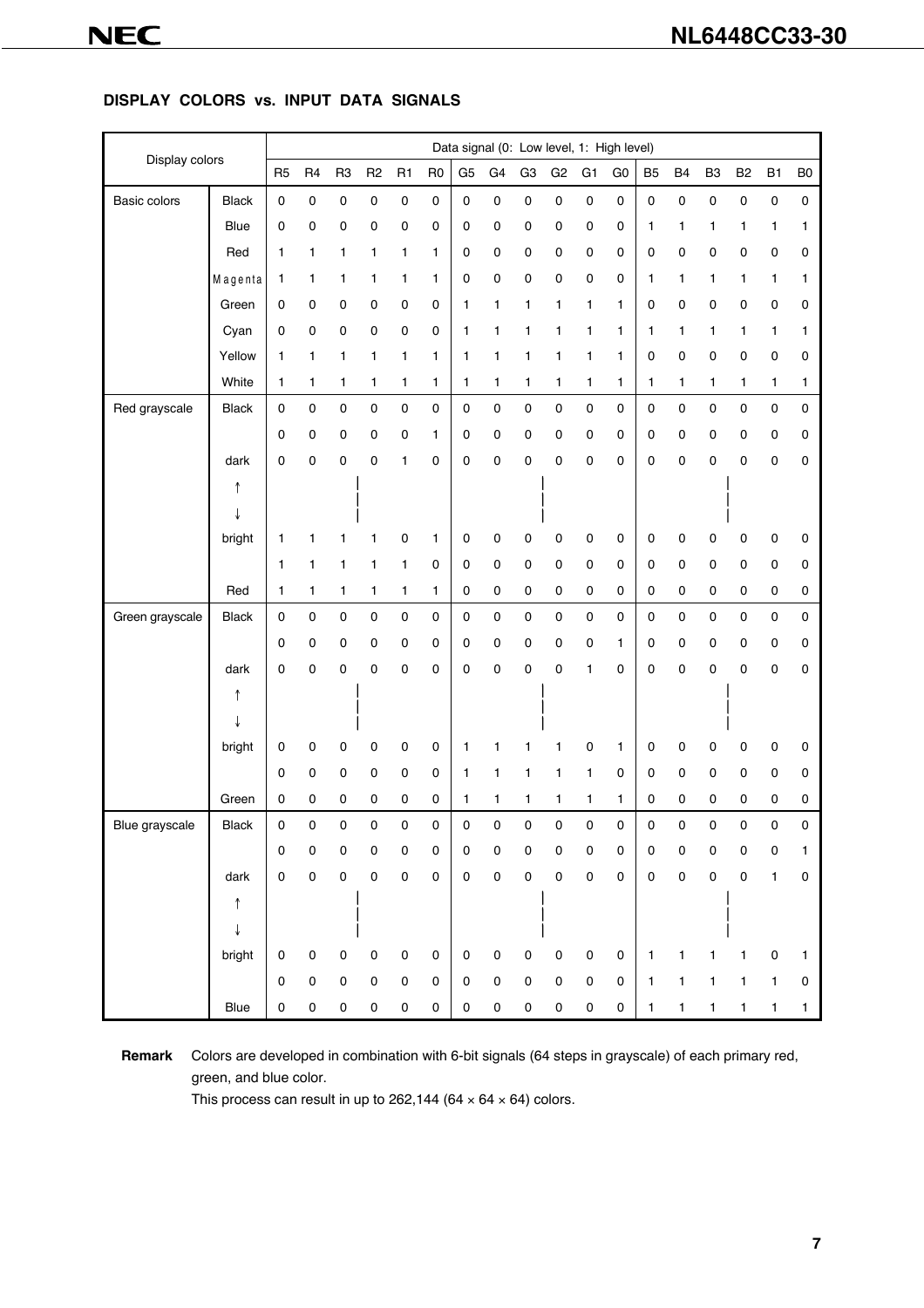#### **INPUT SIGNAL TIMING**

(1) Input signal specifications (DE mode is default.)

|                         | Parameter          | Symbol      | MIN.                     | TYP.                     | MAX.                     | Unit                      | Remarks           |
|-------------------------|--------------------|-------------|--------------------------|--------------------------|--------------------------|---------------------------|-------------------|
| <b>CLK</b>              | Frequency          | 1/tc        | 21.0                     | 25.175                   | 29.0                     | MHz                       | 39.72 ns (TYP.)   |
|                         | Duty               | tch/tc      | 0.4                      | $0.5\,$                  | 0.6                      | $\equiv$                  |                   |
|                         | Rise, fall         | tcrf        | -                        | -                        | 10                       | ns                        |                   |
| Hsync                   | Period             | th          | 30.0                     | 31.778                   | 33.6                     | $\mu$ s                   | 31.468 kHz (TYP.) |
|                         |                    |             | $\qquad \qquad -$        | 800                      | $\qquad \qquad -$        | <b>CLK</b>                |                   |
|                         | Display period     | thd         |                          | 640                      |                          | CLK                       |                   |
|                         | Front-porch        | thf         |                          | 16                       |                          | <b>CLK</b>                | Fixed mode        |
|                         |                    |             | $\overline{\mathbf{c}}$  | 16                       | $\qquad \qquad -$        |                           | DE mode           |
|                         | Pulse width        | thp         | -                        | 96                       | $\qquad \qquad -$        | <b>CLK</b>                | Fixed mode        |
|                         |                    |             | 10                       | 96                       | -                        |                           | DE mode           |
|                         | Back-porch         | thb         | $\qquad \qquad -$        | 48                       | $\overline{\phantom{0}}$ | CLK                       | Fixed mode        |
|                         |                    |             | $\overline{4}$           | 48                       | $\qquad \qquad -$        |                           | DE mode           |
|                         |                    | $thp + thb$ |                          | 144                      |                          | <b>CLK</b>                | Fixed mode        |
|                         |                    |             | 14                       | 144                      | -                        |                           | DE mode           |
|                         | CLK-Hsync timing   | thch        | 12                       | $\overline{\phantom{0}}$ | -                        | ns                        |                   |
|                         | Hsync-CLK timing   | thcs        | 8                        | -                        | -                        | ns                        |                   |
|                         | Hsync-Vsync timing | tvh         | 1                        | $\overline{\phantom{0}}$ | $\overline{\phantom{0}}$ | <b>CLK</b>                |                   |
|                         | Vsync-Hsync timing | tvs         | 30                       | $\qquad \qquad -$        | $\qquad \qquad -$        | ns                        |                   |
|                         | Rise, fall         | thrf        | $\qquad \qquad -$        | $\overline{\phantom{0}}$ | 10                       | ns                        |                   |
| Vsync                   | Period             | tv          | 16.1                     | 16.683                   | 17.2                     | ms                        | 59.94 Hz (TYP.)   |
|                         |                    |             | $\qquad \qquad -$        | 525                      | $\qquad \qquad -$        | H                         |                   |
|                         | Display period     | tvd         |                          | 480                      |                          | н                         |                   |
|                         | Front-porch        | tvf         |                          | 12                       |                          | H                         | Fixed mode        |
|                         |                    |             | 1                        | 12                       | -                        |                           | DE mode           |
|                         | Pulse width        | tvp         | $\overline{\phantom{0}}$ | $\mathbf{2}$             | -                        | $\boldsymbol{\mathsf{H}}$ | Fixed mode        |
|                         |                    |             | $\mathbf{1}$             | $\mathbf 2$              |                          |                           | DE mode           |
|                         | Back-porch         | tvb         | -                        | 31                       | -                        | н                         | Fixed mode        |
|                         |                    |             | $\overline{4}$           | 31                       | -                        |                           | DE mode           |
|                         |                    | $typ + tvb$ |                          | 33                       |                          | $\boldsymbol{\mathsf{H}}$ | Fixed mode        |
|                         |                    |             | $\sqrt{5}$               | 33                       | $\overline{\phantom{a}}$ |                           | DE mode           |
|                         | Rise, fall         | tvrf        |                          | -                        | 10                       | ns                        |                   |
| <b>DATA</b>             | CLK-DATA timing    | tds         | 8                        | -                        | $\qquad \qquad -$        | ns                        |                   |
| <b>R0-R5</b><br>$G0-G5$ | DATA-CLK timing    | tdh         | 12                       | -                        | -                        | ns                        |                   |
| <b>B0-B5</b>            | Rise, fall         | tdrf        | -                        | -                        | 10                       | ns                        |                   |
| DE                      | DE-CLK timing      | tes         | 8                        | $\qquad \qquad -$        | $\qquad \qquad -$        | ns                        |                   |
|                         | CLK-DE timing      | teh         | 12                       | -                        | -                        | ns                        |                   |
|                         | Rise, fall         | terf        | -                        | $\qquad \qquad -$        | 10                       | ns                        |                   |

**Caution All of parameters should be kept in the specified range.**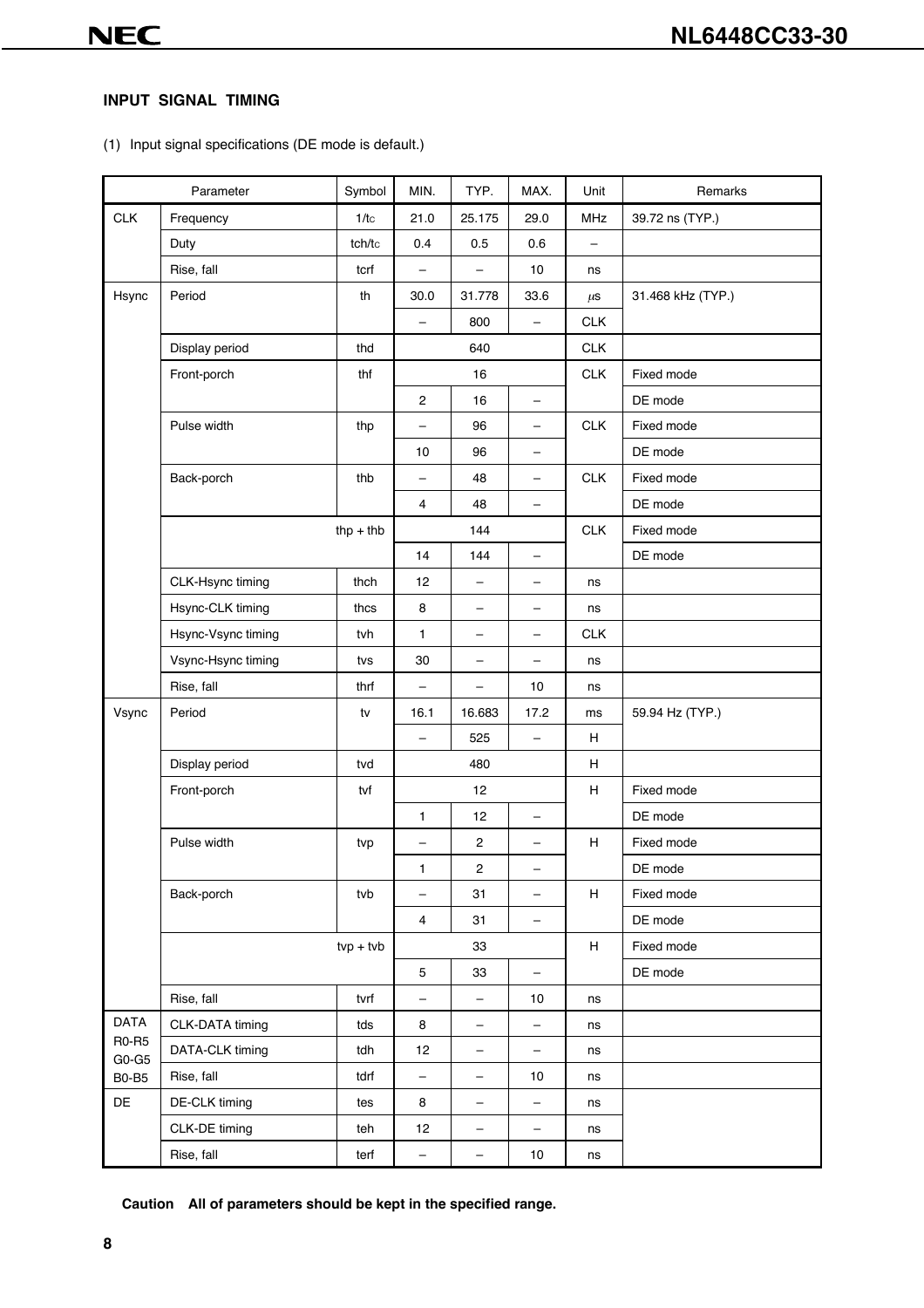#### (2) Definition of input signal timing

#### <Vertical>



<Horizontal>



**Note** These do not exist as signals.

**Remark** Set the total of thp + thb and tvp + tvb as the table of input signal timing, otherwise display position is shifted to right or left side, or to up or down side.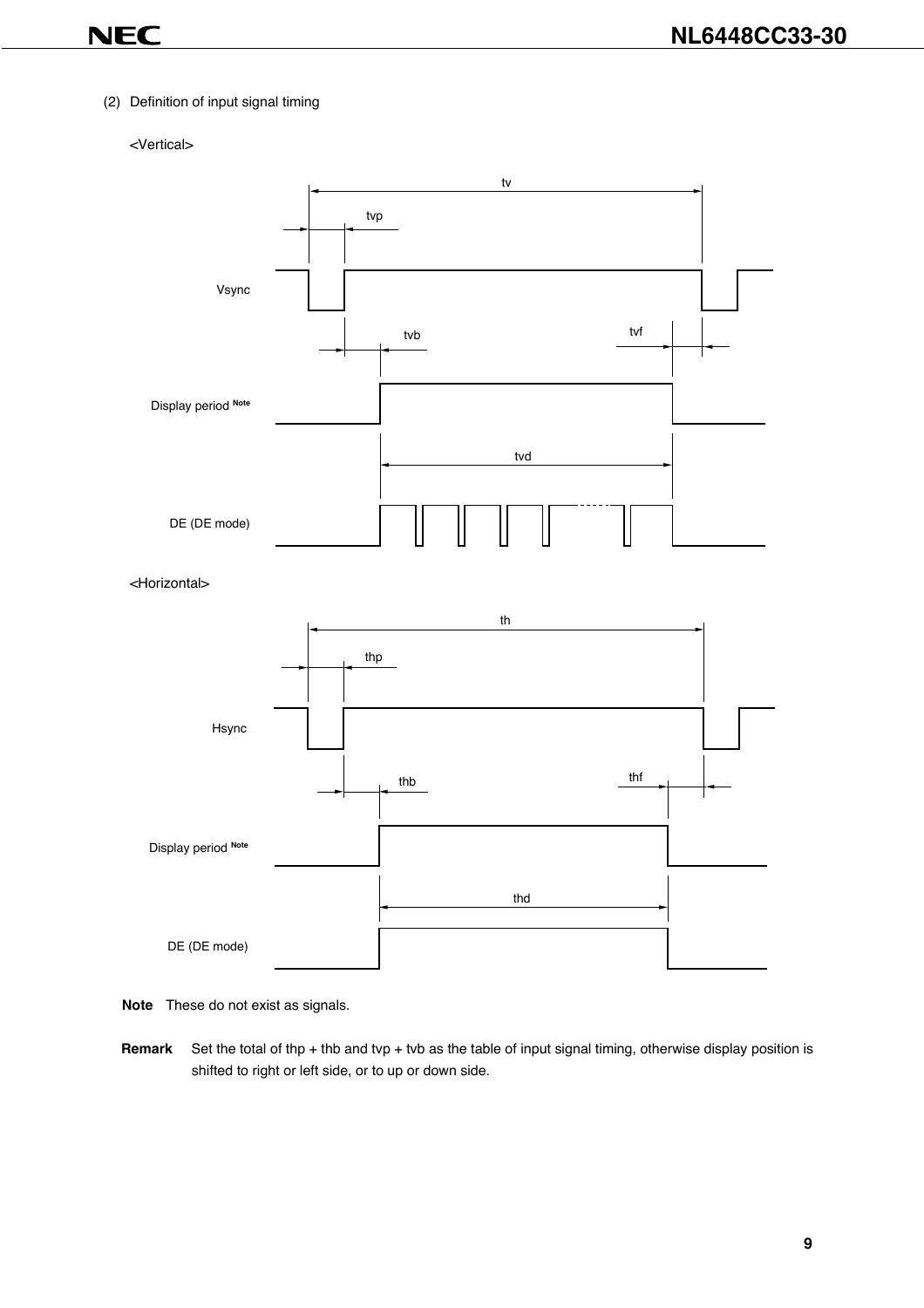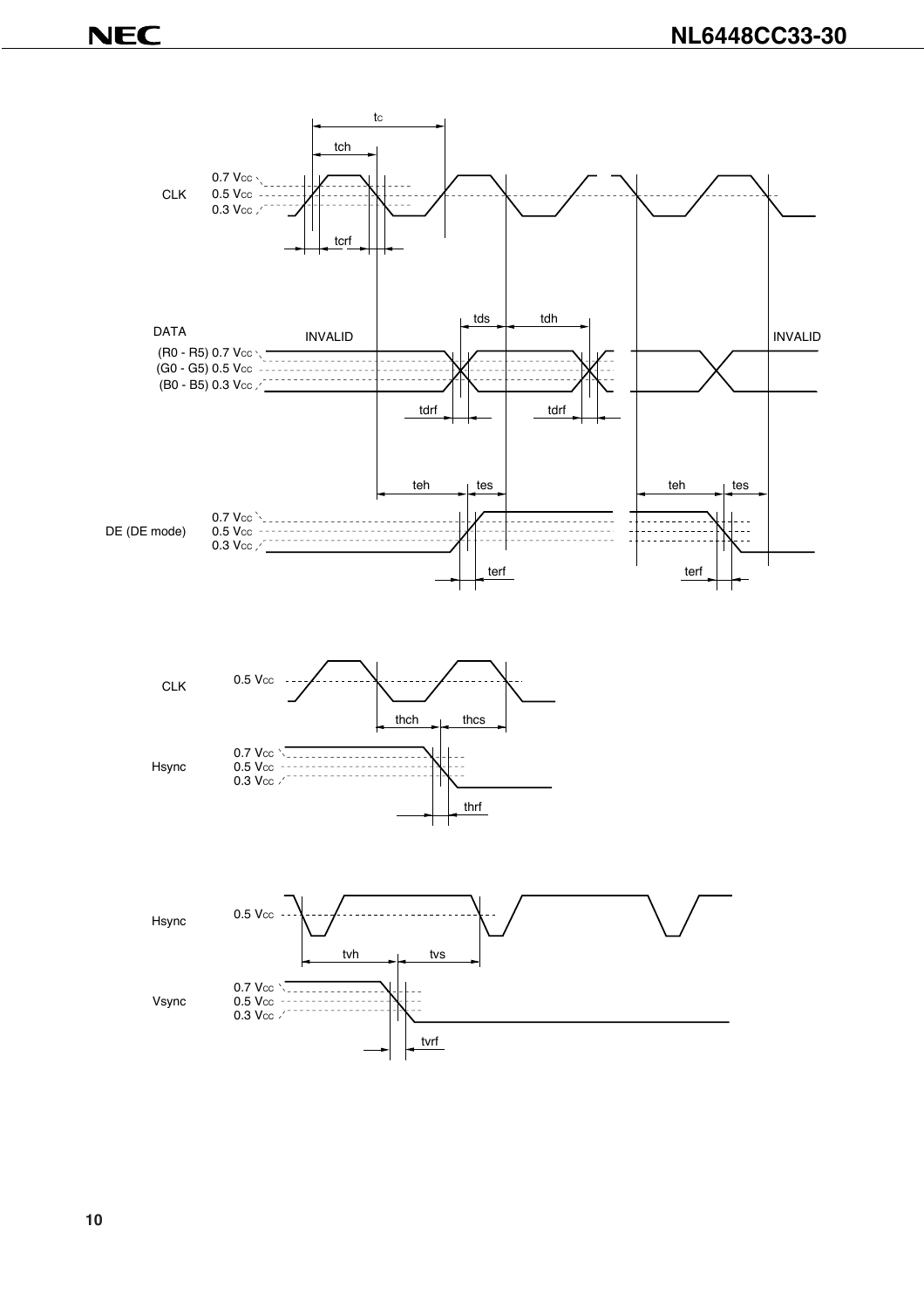#### **(3) Input signal timing chart**

a) Fixed timing mode

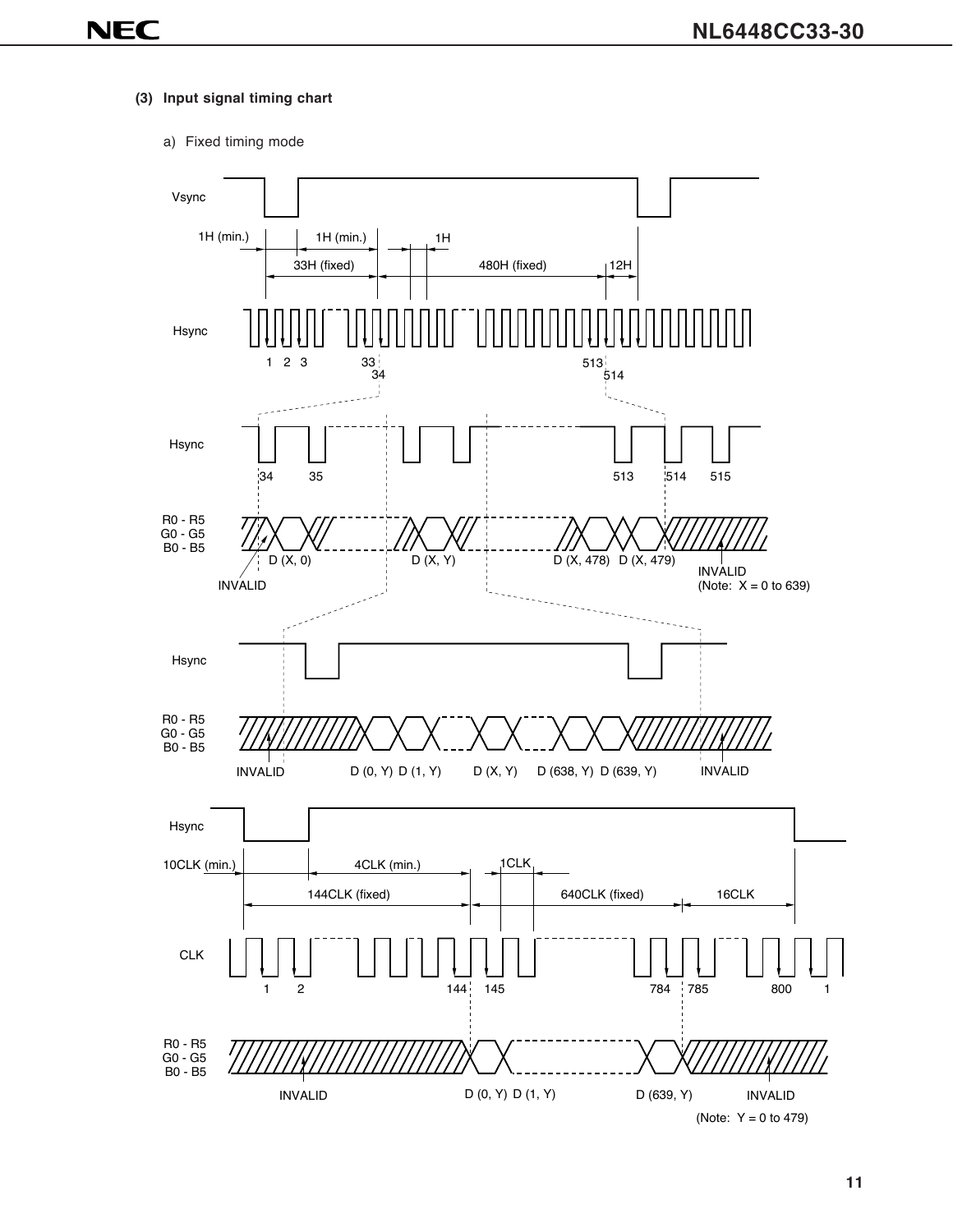b) DE mode

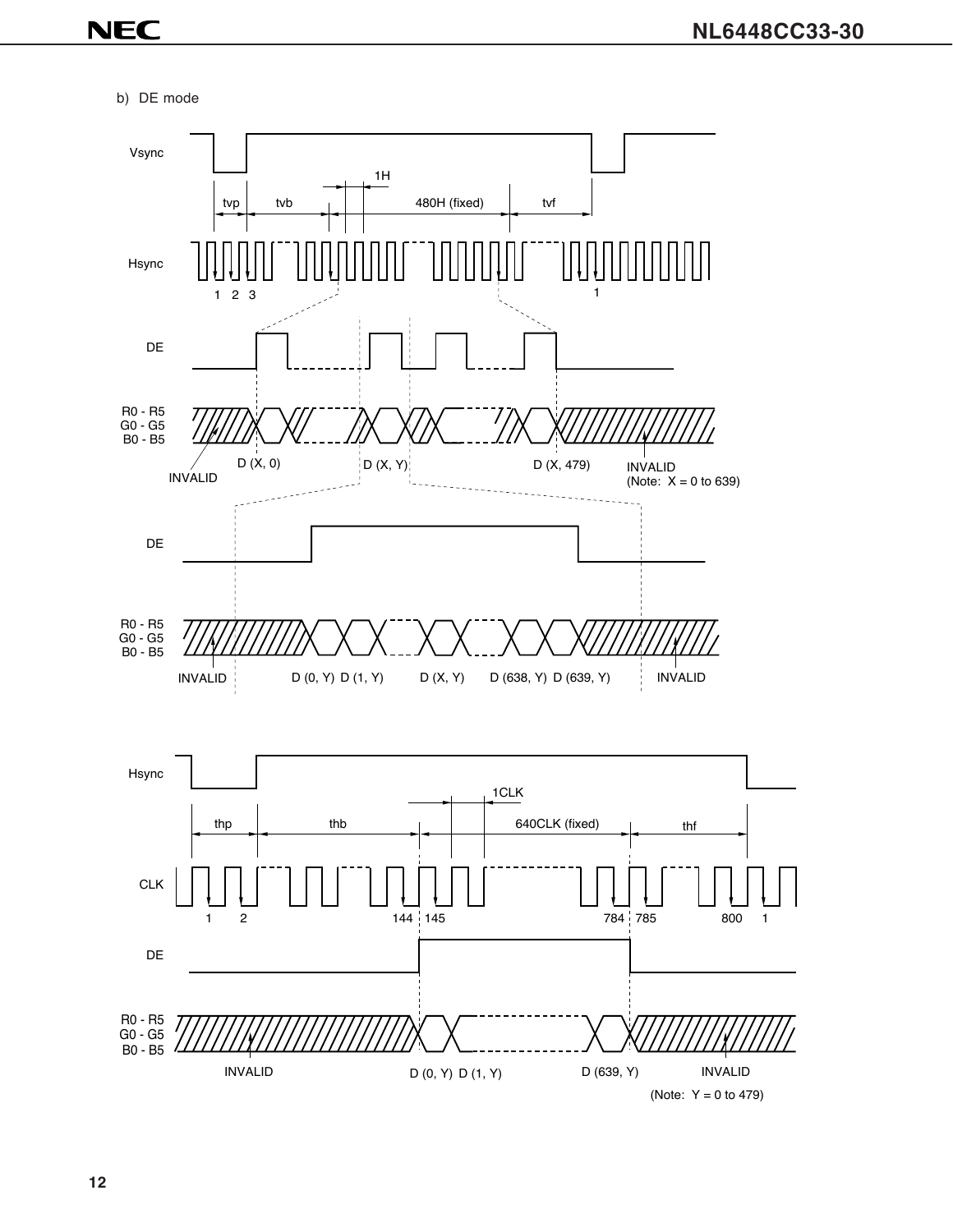# **DOT DEFECT SPECIFICATIONS**

**NEC** 

| a) Inspection conditions                                                                              |
|-------------------------------------------------------------------------------------------------------|
| Distance : The distance between the inspector's eye and the LCD panel is 20 cm.                       |
| Illumination : The distance between a 20 W fluorescent lamp and the LCD panel is 25 - 30 cm.          |
| Temperature: Room temperature (25+/-5 C)                                                              |
| Viewing angle:                                                                                        |
| Display specifications : - $20^{\circ} \le X \le +20^{\circ}$ , $0^{\circ} \le Y \le +20^{\circ}$     |
| Appearance specifications : $-45^{\circ} \le X \le +45^{\circ}$ , $-45^{\circ} \le Y \le +45^{\circ}$ |
| Measuring light condition: Lamp Cold Cathode Fluorescent Lamp                                         |
| Chromaticity coordinates (x=0.320, y=0.325 typical)                                                   |
| Luminance 1500cd/m <sup>2</sup>                                                                       |

b) Display specifications

| Item                      |               | Specifications   |                                      |                                      |  |
|---------------------------|---------------|------------------|--------------------------------------|--------------------------------------|--|
| Line defect               |               | Not allowed      |                                      |                                      |  |
|                           | Luminous dots | Color            | Distance between the same color dots | Quantity                             |  |
|                           |               | Red, Green, Blue |                                      | $R+G+B<6$                            |  |
|                           |               | Green            |                                      | G < 3                                |  |
| Note 2                    |               | Red, Green, Blue | $< 6.5$ mm                           | $R, G, B \leq 0$                     |  |
| Dot<br>defects            |               |                  | Linked two or more dots Note 4       | $R, G, B \leq 0$                     |  |
| Note 1                    |               | Color            | Distance between the same color dots | Quantity                             |  |
|                           |               |                  |                                      | $R + G + B < 12$<br>$R, G, B \leq 7$ |  |
|                           | Dark dots     | <b>Black</b>     | Linked two dots<br>Note 4            | $\leq$ 1 pair                        |  |
|                           | Note 3        |                  | Linked three or more dots<br>Note 4  | $\leq 0$                             |  |
|                           |               |                  | $< 6.5$ mm<br>Note 5                 | $\leq 0$                             |  |
| Luminous dots + Dark dots |               |                  | < 18                                 |                                      |  |

**Notes 1.** Dot defects: Defect area >1/3 dot

- **2**. Luminous dots are measured while the screen is black.
- **3**. Dark dos are measured while the screen is illuminated with Red, Green, or Blue.
- **4**. Linkage means that linked two or more dots.
	- ( : Luminous or Dark dot)<br>To be counted



To be uncounted



 $5 \leq 6.5$ mm is considered with:

 $\frac{1}{2}$ 

(: Luminous or Dark dot)

| $< 6.5$ mm |  |
|------------|--|
| $< 6.5$ mm |  |

|               | To be counted | To be uncounted  |
|---------------|---------------|------------------|
| Luminous dots | Same color    | Different color  |
| Dark dots     | Same screen   | Different screen |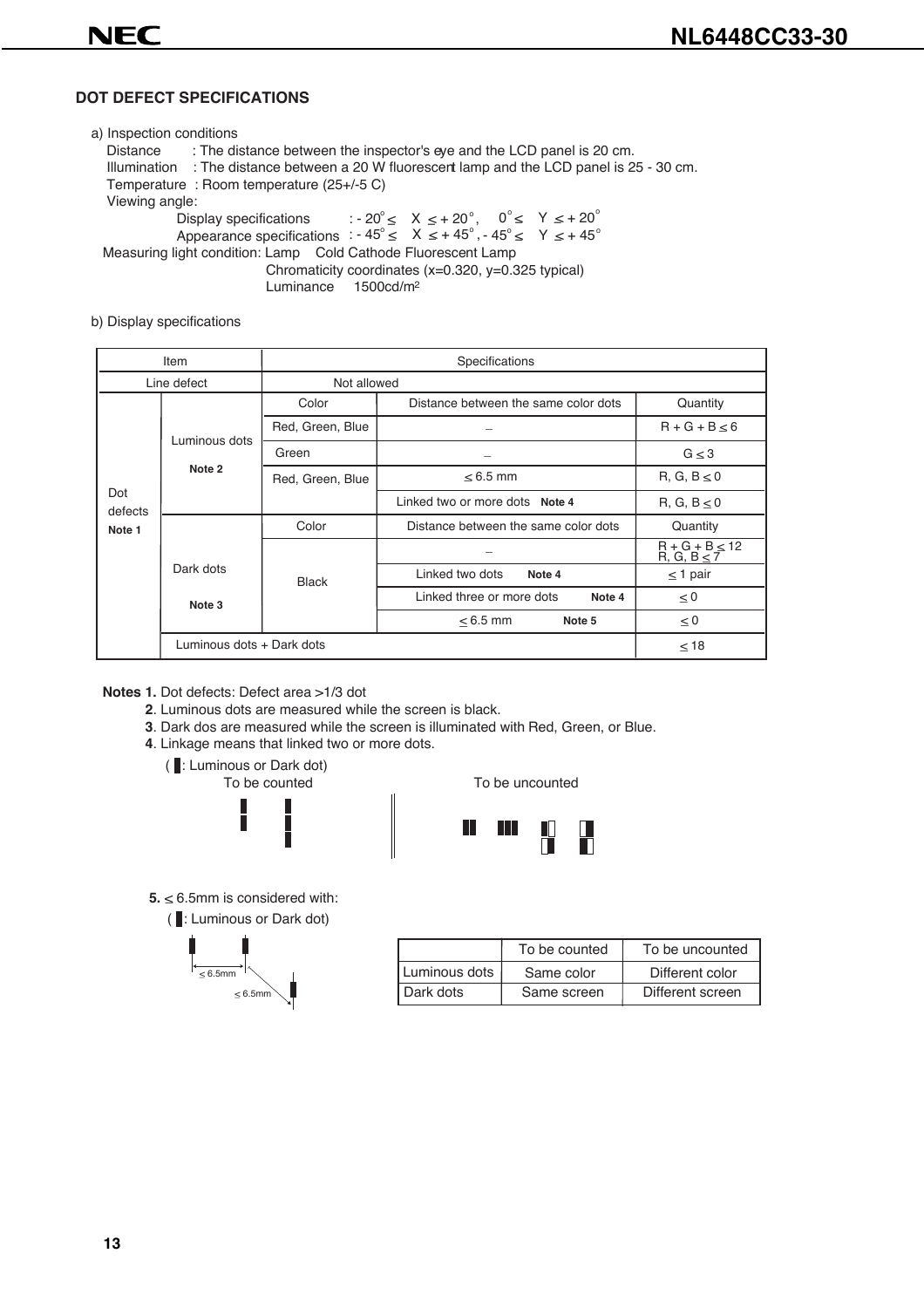#### c) Appearance specifications

|                                    | Specifications                               |                      |                  |  |
|------------------------------------|----------------------------------------------|----------------------|------------------|--|
| Item                               | Measurement criteria                         | Quantity             |                  |  |
|                                    | Average diameter () mm                       | Allowed value        |                  |  |
| Other objects                      |                                              | $\leq 0.2$           | All allowed      |  |
| <b>Stains</b><br><b>Dusts</b>      | 0.2 <                                        | < 0.3                | $\leq$ 10 points |  |
| (Dot shape)                        | $0.3 \leq \leq 0.5$                          |                      | $\leq$ 3 points  |  |
|                                    | 0.5 <                                        |                      |                  |  |
|                                    | Linked other objects                         |                      | 0 point          |  |
|                                    | Width (W)mm                                  | Length (L)mm         |                  |  |
| Other objects<br><b>Stains</b>     | W < 0.05                                     |                      | All allowed      |  |
| <b>Dusts</b>                       | $0.05 \le W \le 0.1$                         | L < 0.7              |                  |  |
| (Line shape)                       |                                              | $0.7 \le L \le 1.0$  | 4 points         |  |
|                                    |                                              | 1.0 < L              |                  |  |
|                                    | 0.1 < W                                      |                      | 0 point          |  |
| Polarizer                          | Average diameter () mm                       |                      |                  |  |
| <b>Bubbles</b><br>Wrinkles<br>Dent | $\leq$ 0.5                                   |                      | $\leq$ 2 points  |  |
| Panel dent                         | $\leq$ 0.5                                   |                      | $\leq$ 2 points  |  |
| Polarizer scratch                  |                                              | Remarkable scratches |                  |  |
| Form                               | Specified labels and parts should be located |                      |                  |  |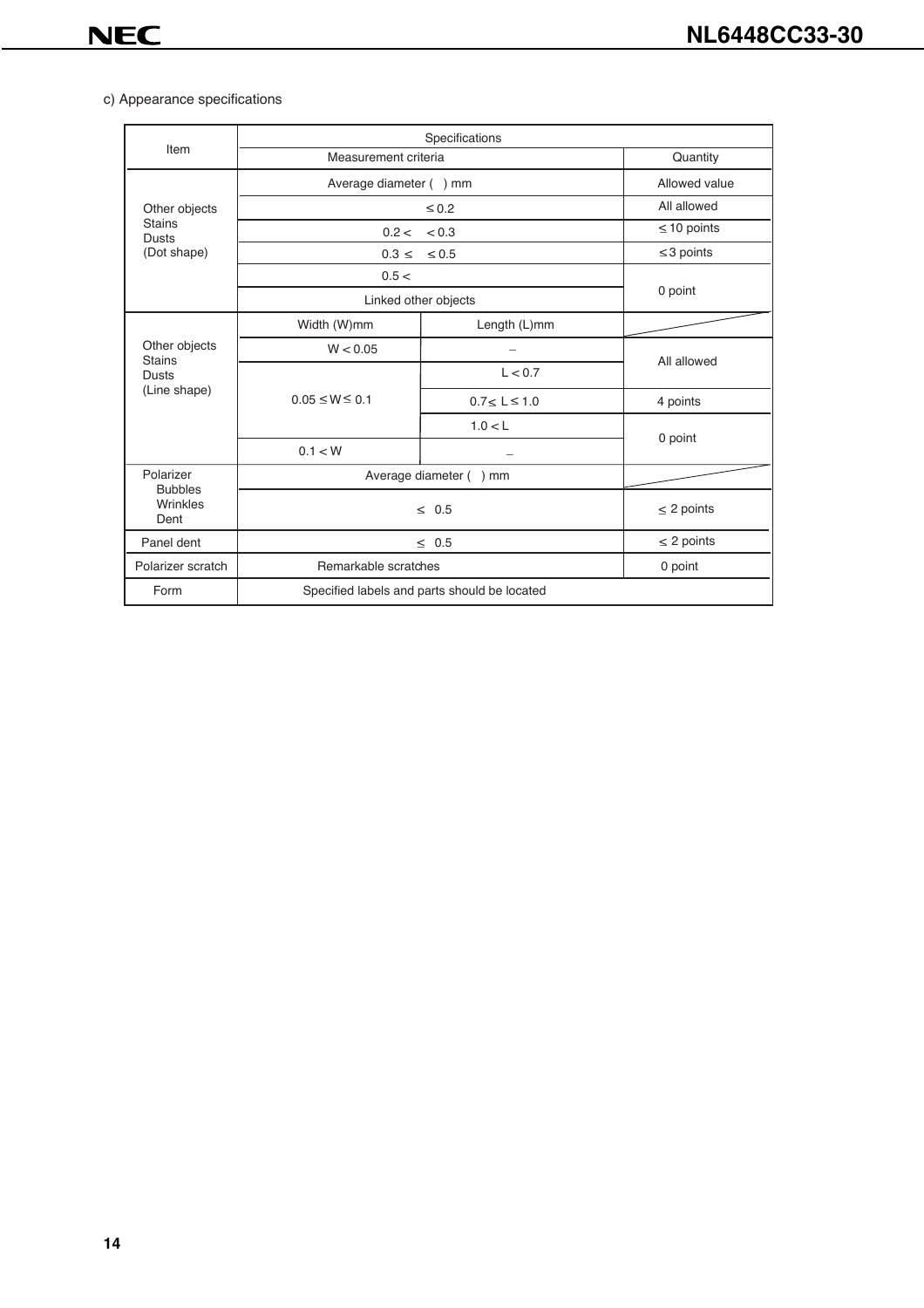#### **OPTICAL CHARACTERISTICS**

| $Ta = 25 \pm 5^{\circ}C$ , $Vcc = 3.3 V$ , Nomal scan |  |  |  |  |
|-------------------------------------------------------|--|--|--|--|
|-------------------------------------------------------|--|--|--|--|

| Parameter             |                                              | Symbol                       | Condition                              | MIN. | TYP.           | MAX. | Unit |
|-----------------------|----------------------------------------------|------------------------------|----------------------------------------|------|----------------|------|------|
| Viewing               | Horizontal                                   | $X +$                        | $CR > 5$ , $Y = \pm 0^{\circ}$         | 30   |                |      | deg. |
| angle<br>range        |                                              | $X-$                         | $CR > 5$ , $Y = \pm 0^{\circ}$         | 30   |                |      | deg. |
|                       | Vertical                                     | Y+                           | $CR > 5$ , $X = \pm 0^{\circ}$         | 20   |                |      | deg. |
|                       |                                              | Y-                           | $CR > 5$ , $X = \pm 0^{\circ}$         | 20   |                |      | deg. |
| Contrast ratio        |                                              | <b>CR</b>                    | $X = \pm 0^{\circ}$ , $Y = -5^{\circ}$ | 80   | 150            | -    |      |
| Color gamut           |                                              | C                            | at center, to NTSC                     | 40   | 43             |      | $\%$ |
| Response time         |                                              | ton                          | White to black<br>15                   |      |                | ms   |      |
|                       |                                              | toff                         | <b>Black to white</b>                  |      | 55             |      |      |
| Red                   |                                              | Rx<br>Ry                     | at display center                      |      | 0.590<br>0.357 |      |      |
| Green<br>Chromaticity |                                              | Gx<br>Gy                     | at display center                      |      | 0.319<br>0.538 |      |      |
|                       | Bx<br>at display center<br><b>Blue</b><br>By |                              | 0.157<br>0.150                         |      |                |      |      |
|                       | White                                        | $\overline{\text{Wx}}$<br>Wy | at display center                      |      | 0.334<br>0.367 |      |      |
| Transmittance         |                                              | T                            | at display center, with white          | 5.5  | 6.3            |      | $\%$ |
| Gamma correction      |                                              |                              | 2:0<br>$1 -$                           |      | 0.4            |      |      |
|                       |                                              |                              | 2:2k<br>$1 -$                          |      | 4.3            |      |      |

**Remarks 1.** The contrast ratio is calculated by using the following formula.

Contrast ratio  $(CR) = \frac{Luminance with all pixels in white}{Luminance with all pixels in black}$ 

The Luminance is measured in darkroom.

**2.** Definitions of viewing angle are as follows.



**3.** The luminance is measured after 20 minutes from the module works, with all pixels in white. Typical value is measured after luminance saturation.

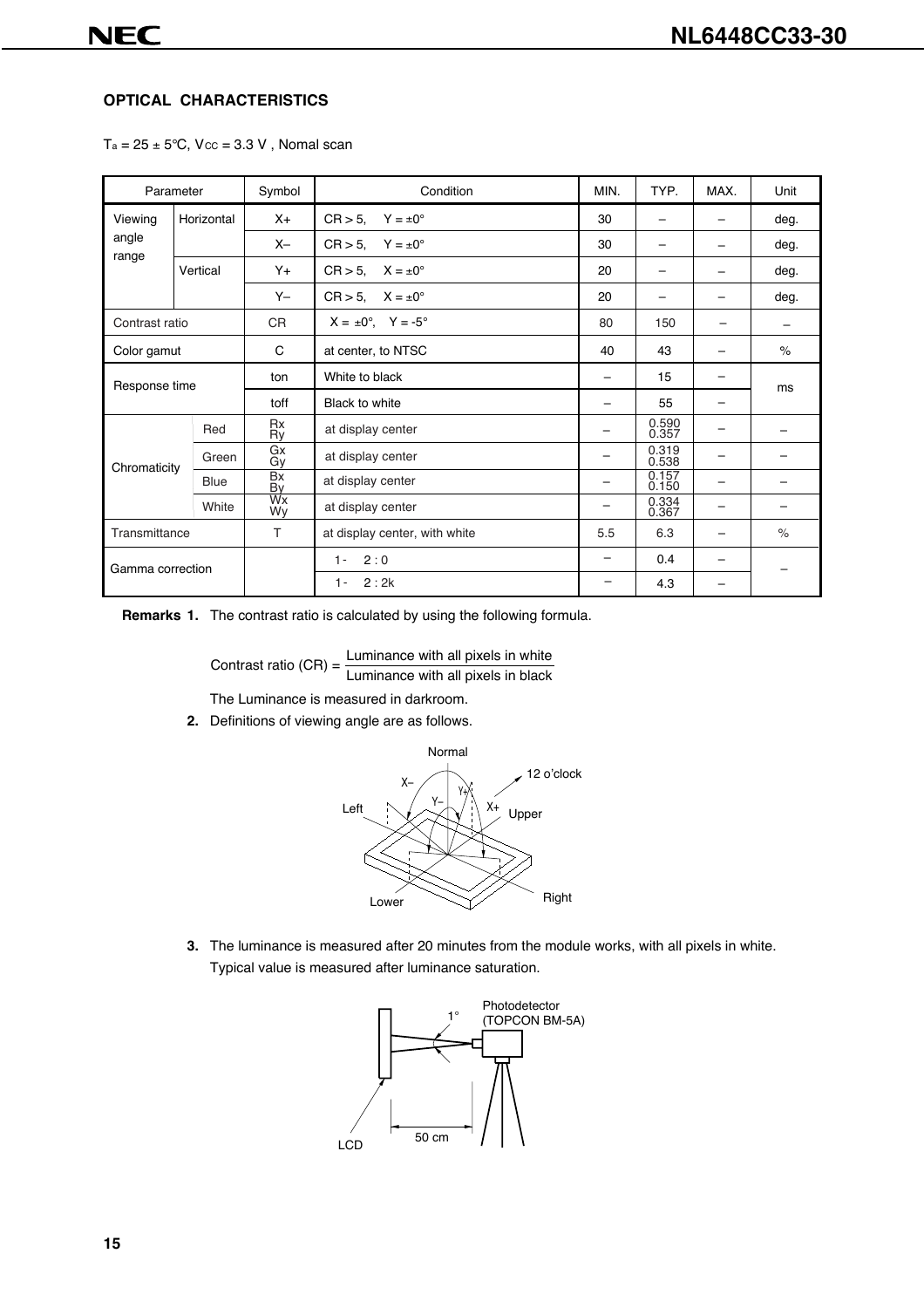**4.** Definition of response time is as follows.

The output of photodetector is measured when the brightness changes from "white" to "black" and "black" to "white". The response time is defined as 90 to 10 % for turn-on and 10 to 90 % for turn-off.



Reference data at Ta =  $0^{\circ}$ C  $ton = 70$ ms typical toff = 160ms typical

**5.** For the measurements of color gamut, chromaticity and transmittance, the following backlight lamp is used.

| Color temperature : 6000 K |                        |
|----------------------------|------------------------|
| Luminance:                 | 1500 cd/m <sup>2</sup> |
| Chromaticity:              | $x=0.320, y=0.325$     |

**6.** Measuring viewing angle is perpendicular to the center of screen.

 $X = \pm 0^\circ$ ,  $Y = \pm 0^\circ$ , at center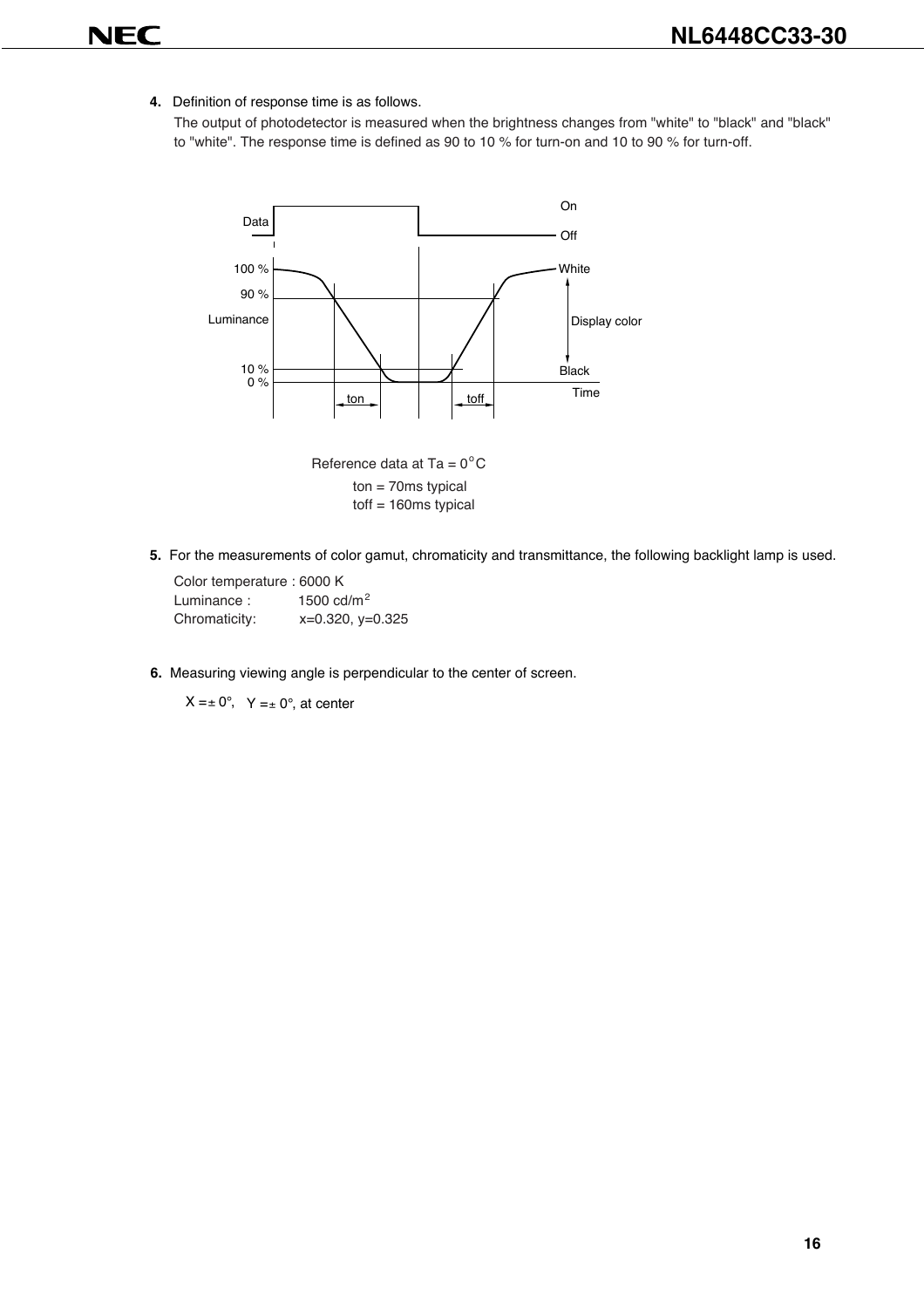# **RELIABILITY TEST**

| Test item                                   | Test condition                                                                                                                                                                      |
|---------------------------------------------|-------------------------------------------------------------------------------------------------------------------------------------------------------------------------------------|
| High temperature/humidity operation Note 1  | 65 ± 2 $\degree$ C, 85% relative humidity<br>240 hours<br>Display data is black.                                                                                                    |
| Heat cycle (operation) Note 1               | $<$ 1> -25°C ± 3°C ··· 1 hour<br>$85^{\circ}$ C $\pm$ 3 $^{\circ}$ C $\cdots$ 1 hour<br><2> 50 cycles, 5 hours/cycle<br><3> Display data is black.                                  |
| Thermal shock (non-operation) Note 1        | $<$ 1> $-30^{\circ}$ C $\pm$ 3°C $\cdots$ 30 minutes<br>$85^{\circ}$ C ± 3 $^{\circ}$ C $\cdots$ 30 minutes<br>$<$ 2> 16 cycles<br><3> Temperature transition time within 5 minutes |
| Vibration (non-operation) Notes 1, 2        | $<1>5 - 100$ Hz, 2G<br>1 minute/cycle<br>X, Y, Z direction<br><2> 120 times each direction                                                                                          |
| Mechanical shock (non-operation) Notes 1, 2 | $<$ 1> 55 G, 11 ms<br>X, Y, Z direction<br><2> 5 times each direction                                                                                                               |
| ESD (operation) Notes 1, 3                  | 150 pF, 150, $\pm$ 10 kV<br>9 places on a panel<br>10 times each place at one-second intervals                                                                                      |

# **Notes 1.** Display function is checked by the same condition as LCD module out-going inspection.

- **2.** Physical damage.
- **3.** Discharge points " $\bullet$ " are shown in the figure.

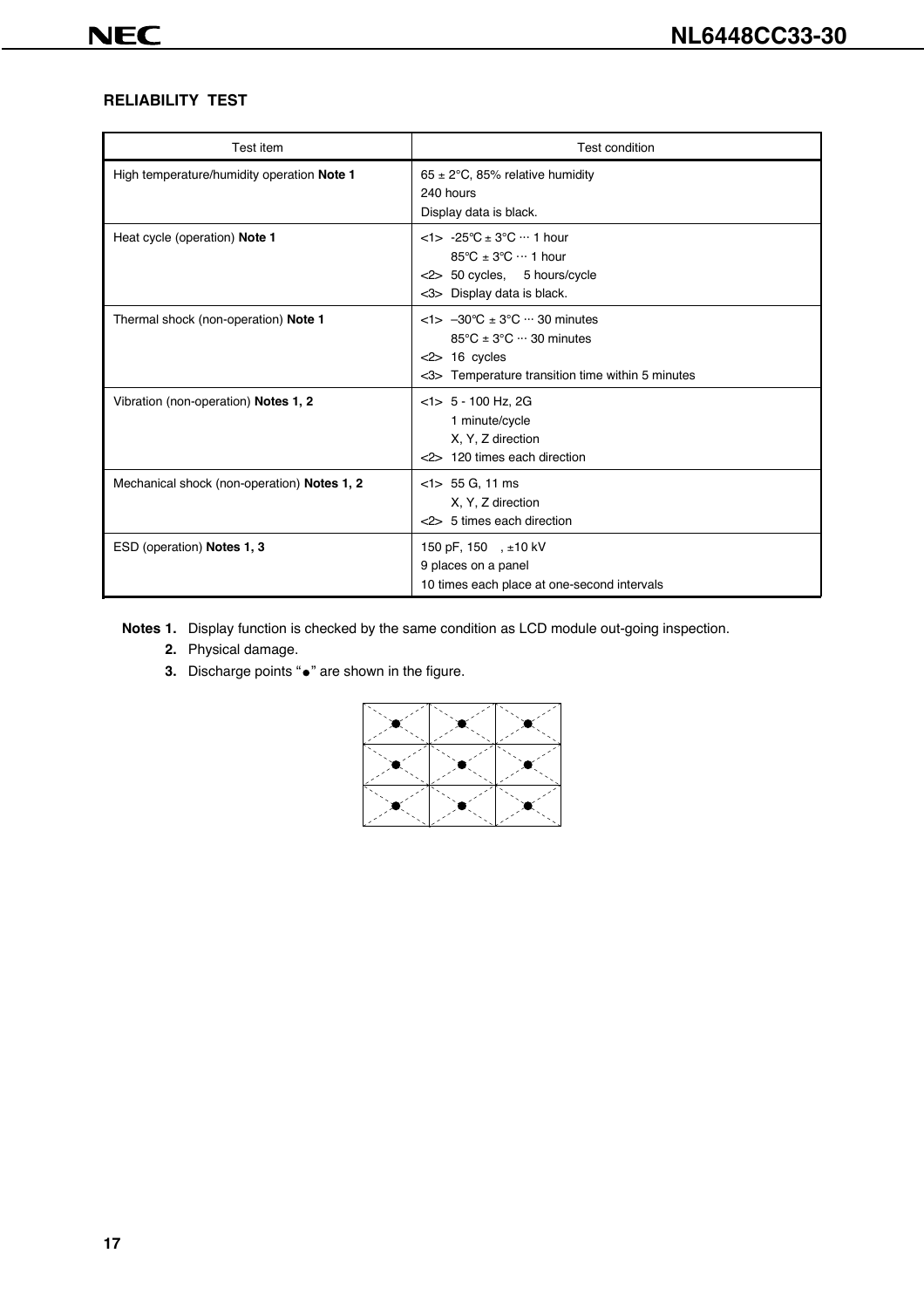# NF

### **GENERAL CAUTIONS**

Next figures and sentence are very important. Please understand these contents as follows.

|  | This figure is a mark that you will get hurt and/or the module will have damages when you make<br>CAUTION   a mistake to operate. |
|--|-----------------------------------------------------------------------------------------------------------------------------------|
|--|-----------------------------------------------------------------------------------------------------------------------------------|



This figure is a mark that you will get an electric shock when you make a mistake to operate.

# **CAUTION**

- (1) Caution when taking out the module
	- a) Pick the pouch only, in taking out module from a carrier box.

#### (2) Cautions for handling the module

- a) As the electrostatic discharges may break the LCD module, handle the LCD module with care against electrostatic discharges.
- b)  $\bigwedge$  As the LCD panel is made from fragile glass material, impulse and pressure to the LCD Víè module should be avoided.
- c) As the surface of polarizer is very soft and easily scratched, use a soft dry cloth without chemicals for cleaning.
- d) Do not pull the interface connectors in or out while the LCD module is operating.
- e) Put the module display side down on a horizontal plane.
- f) Handle connectors and cables with care.
- g) When the module is operating, do not lose CLK, Hsync or Vsync signal. If any one of these signals is lost, the LCD panel would be damaged.
- h) The torque to mounting screw should never exceed 0.294 N·m (3 kgf·cm).
- (3) Cautions for the atmosphere
	- a) Dew drop atmosphere should be avoided.
	- b) Do not store and/or operate the LCD module in a high temperature and/or high humidity atmosphere. Storage in an electro-conductive polymer packing pouch and under relatively low temperature atmosphere is recommended.
	- c) Do not operate the LCD module in a high magnetic field.
- (4) Caution for the module characteristics
	- a) Do not apply fixed pattern data signal for a long time to the LCD module. It may cause image sticking. Please use screen savers if the display pattern is fixed more than one hour.
- (5) Other cautions
	- a) Do not disassemble and/or reassemble LCD module.
	- b) Do not readjust variable resistors etc.
	- c) When returning the module for repair or etc, please pack the module not to be broken. We recommend to the original shipping packages.

Liquid Crystal Display has the following specific characteristics. There are not defects or malfunctions.

- The display condition of LCD module may be affected by the ambient temperature.
- Uneven brightness and/or small spots may be noticed depending on different display patterns.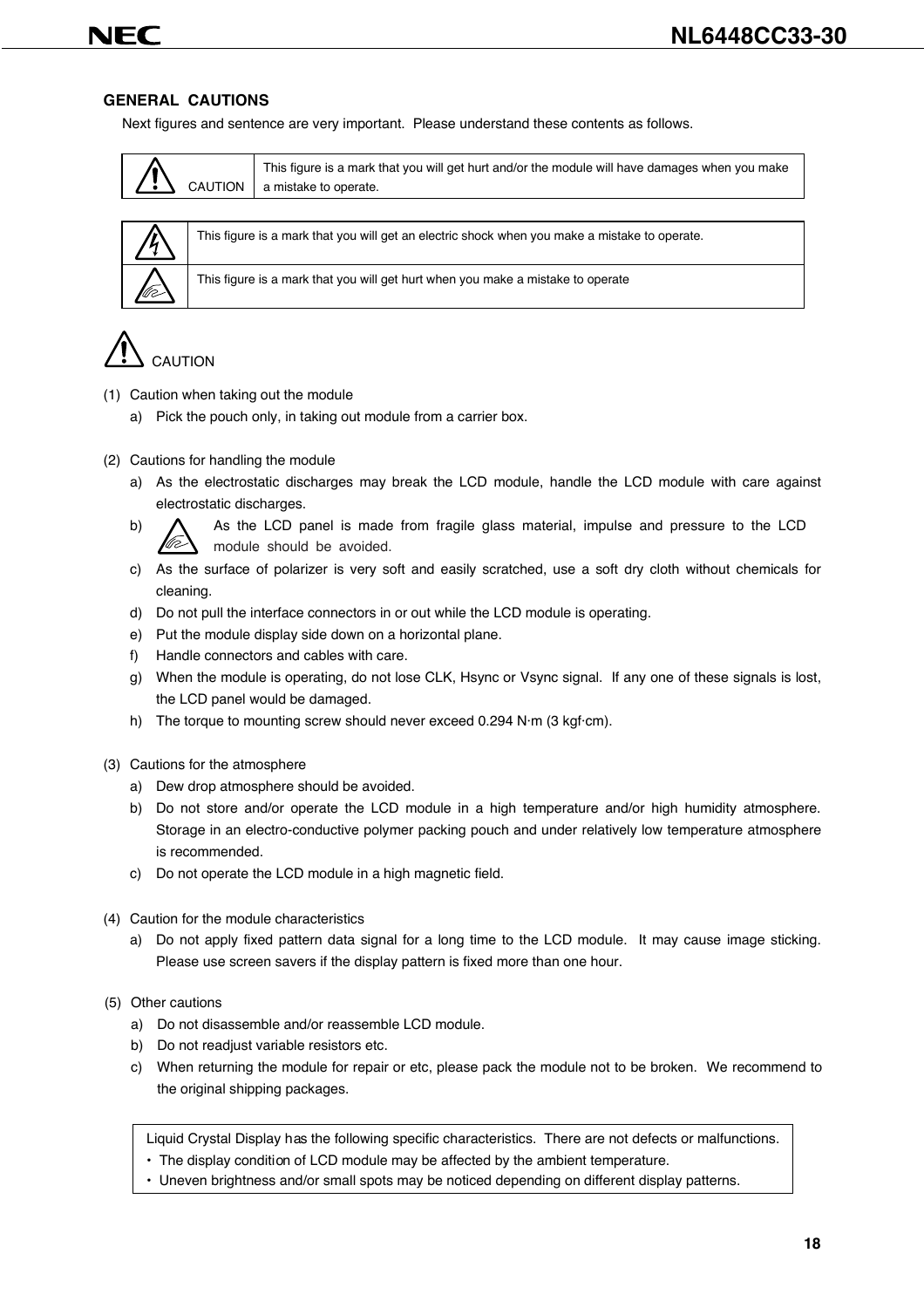**OUTLINE DRAWING: Front view (Unit: mm)**



**19**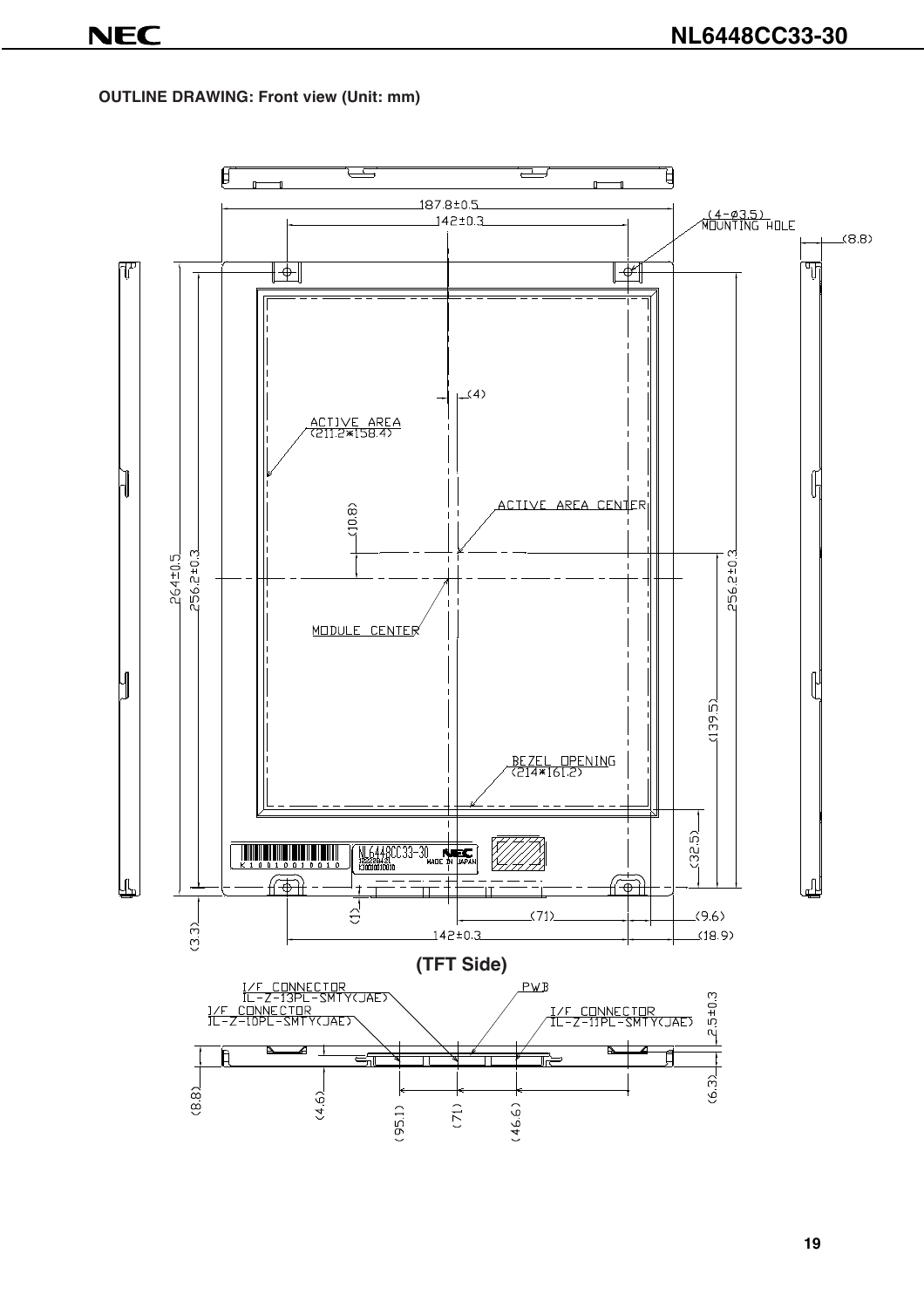**OUTLINE DRAWING: Rear View (Unit: mm)**



**(Color Filter Side)**